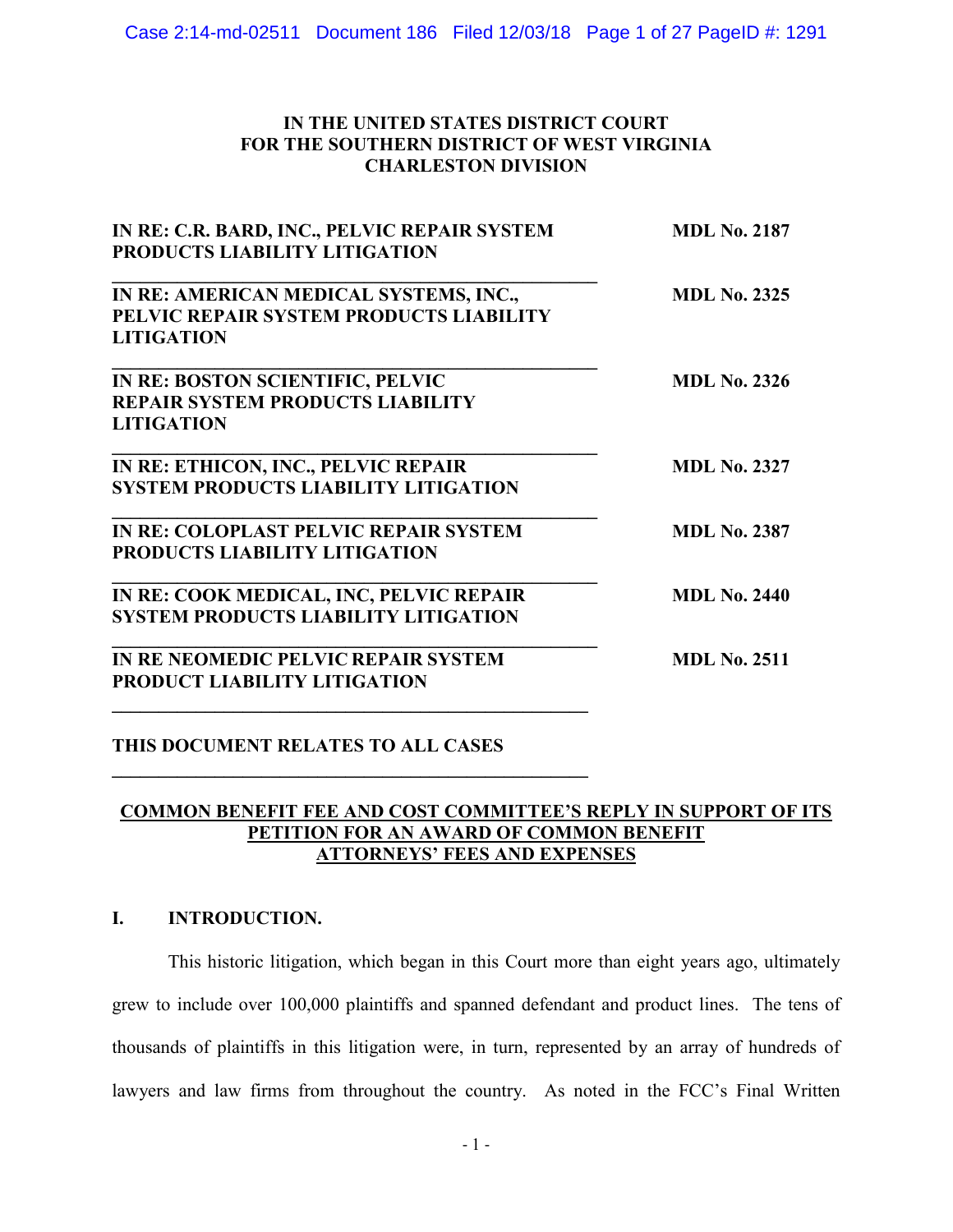Recommendation for Allocation, which Kline & Specter, P.C. ("KS" or "Kline & Specter") chose to file with its Response (Ex. B to KS Response), 94 law firms from across the United States – including KS – ultimately submitted time and/or expenses for consideration by the FCC for common benefit reimbursement. Out of the hundreds of attorneys and law firms in this litigation, and the firms who performed common benefit work recognized by the FCC, only one firm has filed an opposition to the Court's award of the 5% fee and expense set-aside: Kline & Specter. The reason that Kline & Specter is alone in its objection is that its arguments are entirely selfinterested and self-serving based solely upon its desire for an increased allocation, in addition to lacking in factual or legal support.

## **II. ARGUMENT AND AUTHORITY.**

 $\overline{\phantom{a}}$ 

## **A. Nearly the entirety of Kline & Specter's Response is improperly devoted to challenging the separate and distinct proposed allocation of fees, which is not yet before the Court, rather than the issue that is before the Court regarding the aggregate 5% award for fees and expenses.**

While casting aspersions as to the common benefit work before this Court, the true motivation of this Response is self-evident: KS believes it should receive more money from the common benefit fund while others (the FCC and MDL leadership) should get less.<sup>[1](#page-1-0)</sup> Indeed, the entirety of Sections A, C and D and much of the Introduction of KS's Response are devoted solely to complaining about the methodology and results of the FCC's proposed allocation of fees – *not the aggregate fee and expense award at issue here*. KS improperly seeks to conflate these two separate and distinct issues. The FCC will not attempt to address the myriad arguments addressing

<span id="page-1-0"></span><sup>&</sup>lt;sup>1</sup> This Response is merely the latest in a series of collateral attacks on the common benefit process that serves no purpose other than to vent its displeasure with its proposed allocation, in blatant disregard of wellestablished principle of law that a "request for attorney's fees should not result in a second major litigation." *In re Genetically Modified Rice Litig.*, 764 F.3d 864, 872 (8th Cir. 2014) (citing *Hensley v. Eckerhart,* 461 U.S. 424, 437, 103 S.Ct. 1933, 76 L.Ed.2d 40 (1983)).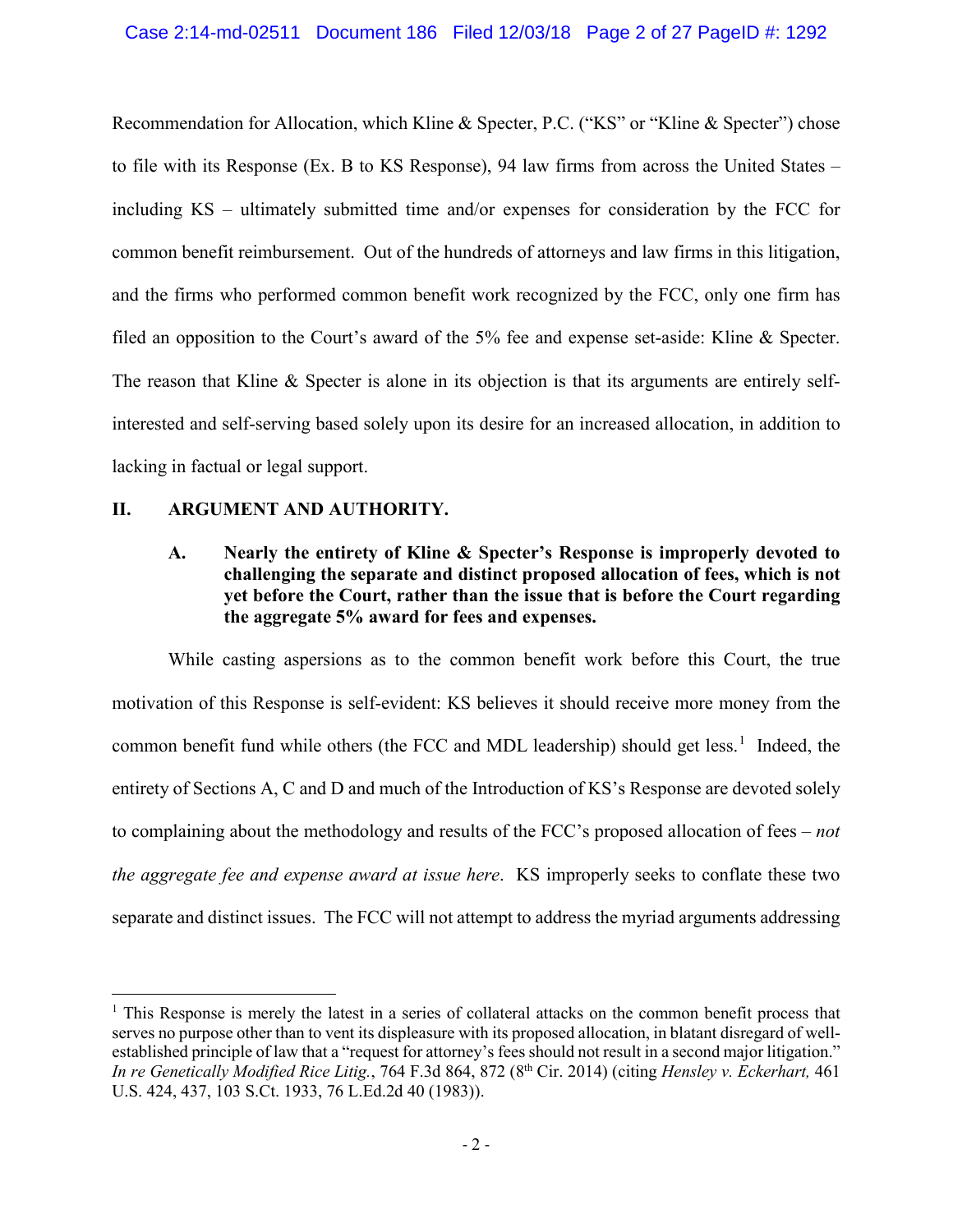### Case 2:14-md-02511 Document 186 Filed 12/03/18 Page 3 of 27 PageID #: 1293

the proposed allocation process or methodology because those arguments are irrelevant to the Court's analysis here.<sup>[2](#page-2-0)</sup>

According to KS's Response, the FCC's recommended allocation of the common benefit fund – which is now before the External Review Specialist and is not yet before this Court – would somehow support a finding that a 5% common benefit fee and expense award is too high.<sup>[3](#page-2-1)</sup> The fundamental logical flaw inherent in KS's position is plain: the reasonableness of an aggregate award for common benefit fees and expenses has nothing at all to do with how that award may ultimately be allocated amongst counsel. KS has had ample opportunity to object to the FCC's initial proposed allocation (and has done so), and it will have additional opportunities to object before the External Review Specialist and also to this Court. However, the issue of how a fee award may be allocated between common benefit counsel is separate and distinct from the analysis

<span id="page-2-0"></span><sup>&</sup>lt;sup>2</sup> While not relevant to the Court's analysis of the 5% fee and expense award, the FCC feels compelled to point out certain misstatements in KS's Response. For example, KS falsely states that its "hourly rate" is \$116. While the FCC did not employ rates or multipliers in its recommended allocation, KS was credited with 9,402.19 common benefit hours and its recommended allocation is \$3,745,000.00 (plus reimbursement of the firm's \$350,000.00 in assessments and \$667,584.48 in expenses). Using KS's reverse calculation, this equates to a rate of \$398.31/hour. KS also inaccurately states the hours submitted by the Burnett Law Firm in an attempt to discredit the FCC's analysis of time submitted. As identified in the FCC's Final Written Recommendation, 9,004.1 hours submitted by Burnett Law Firm were originally submitted jointly by the Potts Law Firm and the Burnett Law Firm for the time period of June 2012 through December 2013. The joint time submitted was originally credited solely to Potts Law Firm. During the self-auditing time period, Potts Law Firm and Burnett Law Firm agreed to transfer 9,004.1 hours of the jointly-submitted time from Potts Law Firm to Burnett Law Firm with a corresponding reduction of time by Potts Law Firm.

<span id="page-2-1"></span><sup>&</sup>lt;sup>3</sup> KS Response, pp. 2-3 ("Part of the evidence for that conclusion [that a 5% award is too high] is that a few firms seek to grab 2/3 of that fund…."; "[T]he FCC's petition for a 5% fee assessment should be denied as the FCC's allocation would result in [KS's] critical work for the common benefit going uncompensated while the FCC's member firms are overcompensated."); KS Response, Section A (arguing non-waiver of ability to contest FCC's recommended allocation of common benefit fees); KS Response, Section C ("The FCC's Recommended Allocation of the 5% Common Benefit Fee Would Result in [KS's] Critical Work Going Uncompensated"); KS Response, Section D (criticizing FCC's methodology used in its recommended allocation of the aggregate award, not the methodology used in the Petition now before the Court).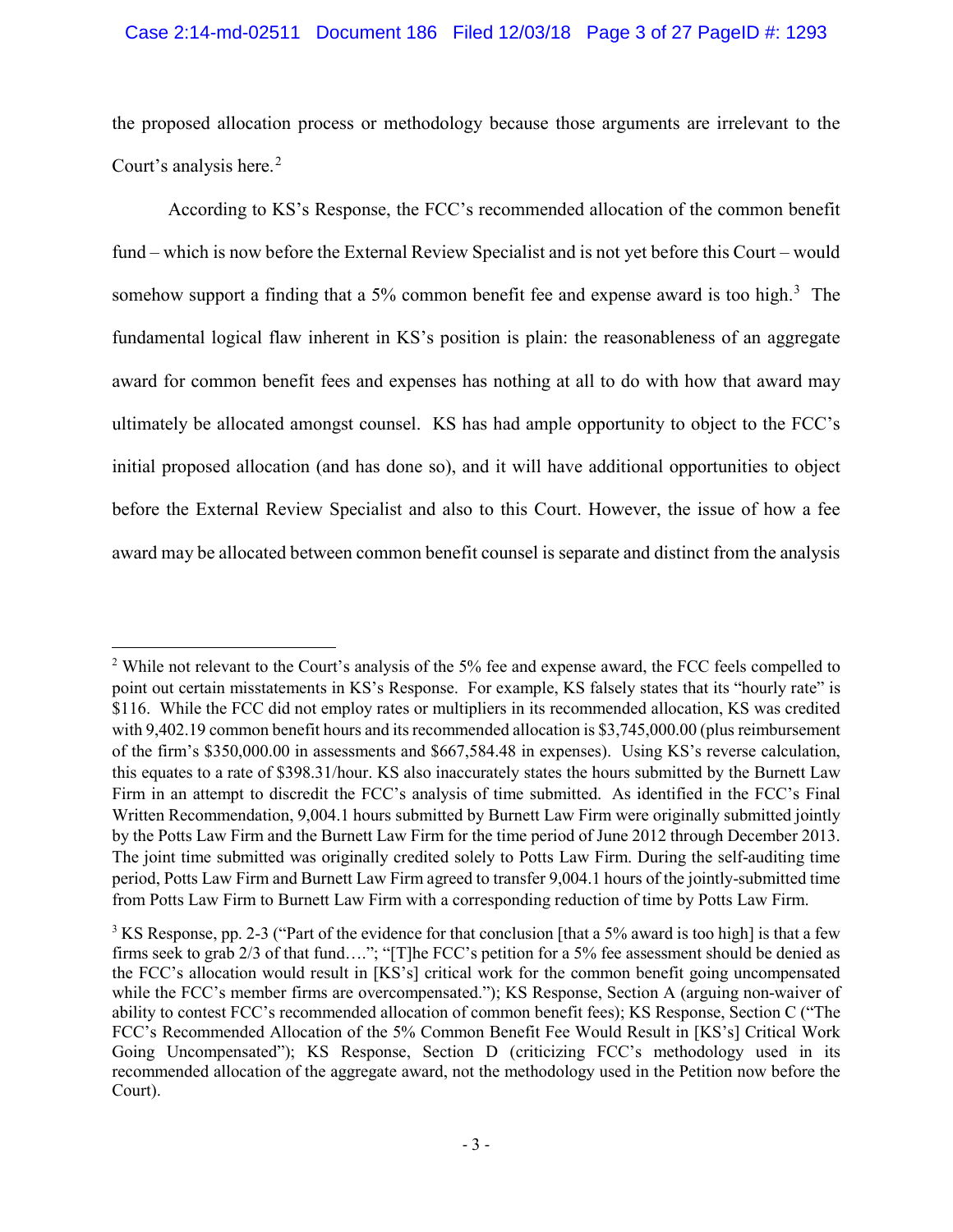of the reasonableness of the fee award itself. As recognized by the MDL court in *In re Initial Public Offering Securities Litig.*, 2011 WL 2732563, \*9 (S.D.N.Y. 2011):

In determining reasonableness of attorneys' fees, different methodologies are used to determine a fair aggregate award versus a fair allocation of that aggregate award. Determination of a reasonable and fair aggregate award requires a measured analysis of the appropriate fees that the Court believes class counsel may charge the class…for its work in the litigation. By contrast, determination of a reasonable and fair allocation of the aggregate award requires a focus on the relative contributions of each firm. Simply put, the calculation shifts from measuring the *overall* sum of the aggregate fee award to measuring the *relative* sums of the fee allocations. (Emphasis in original). [4](#page-3-0)

The issue of allocation of any fee and expense award is not currently before the Court.

Therefore, KS's arguments that the potential allocation of the requested fee award should impact the Court's separate legal analysis of whether the aggregate fee and expense award is reasonable is meritless. The FCC and the External Review Specialist are proceeding through the Court's Protocol regarding common benefit to deliver a recommendation to the Court. Ultimately the decision regarding the allocation of funds is a matter solely for the Court's determination. KS's argument that it should be allocated more money from the fund, and that others deserve less, is a separate issue for another day.

**B. Kline Specter's claim that the 5% set-aside should not be awarded for common benefit fees and expenses incurred in this pelvic mesh litigation because there was no "global" settlement, or because the MDL settlements are "inadequate," is a hypocritical and unfounded attack.**

<span id="page-3-0"></span><sup>4</sup> *See also*, *In re Vioxx Prods. Liab. Litig.*, 760 F.Supp.2d 640, 662 (E.D.La.2010) (in order granting fee award based on applicable legal principles, the Hon. Eldon Fallon noted that allocation of fee is handled separately); *In re Vioxx Prods. Liab. Litig.*, 2014 WL 31645, \*6-\*7 (E.D.La.2014) (noting distinct legal analyses between aggregate fee award and allocation of fee between counsel); *In re: Oil Spill by the Oil Rig "Deepwater Horizon" in the Gulf of Mexico, on April 20, 2010*, 2016 WL 6215974, \*21 (E.D.La.2016) (order granting aggregate fee award based on relevant legal factors, and noting "[t]he allocation of the common benefit fee among the common benefit attorneys shall be determined at a later date….").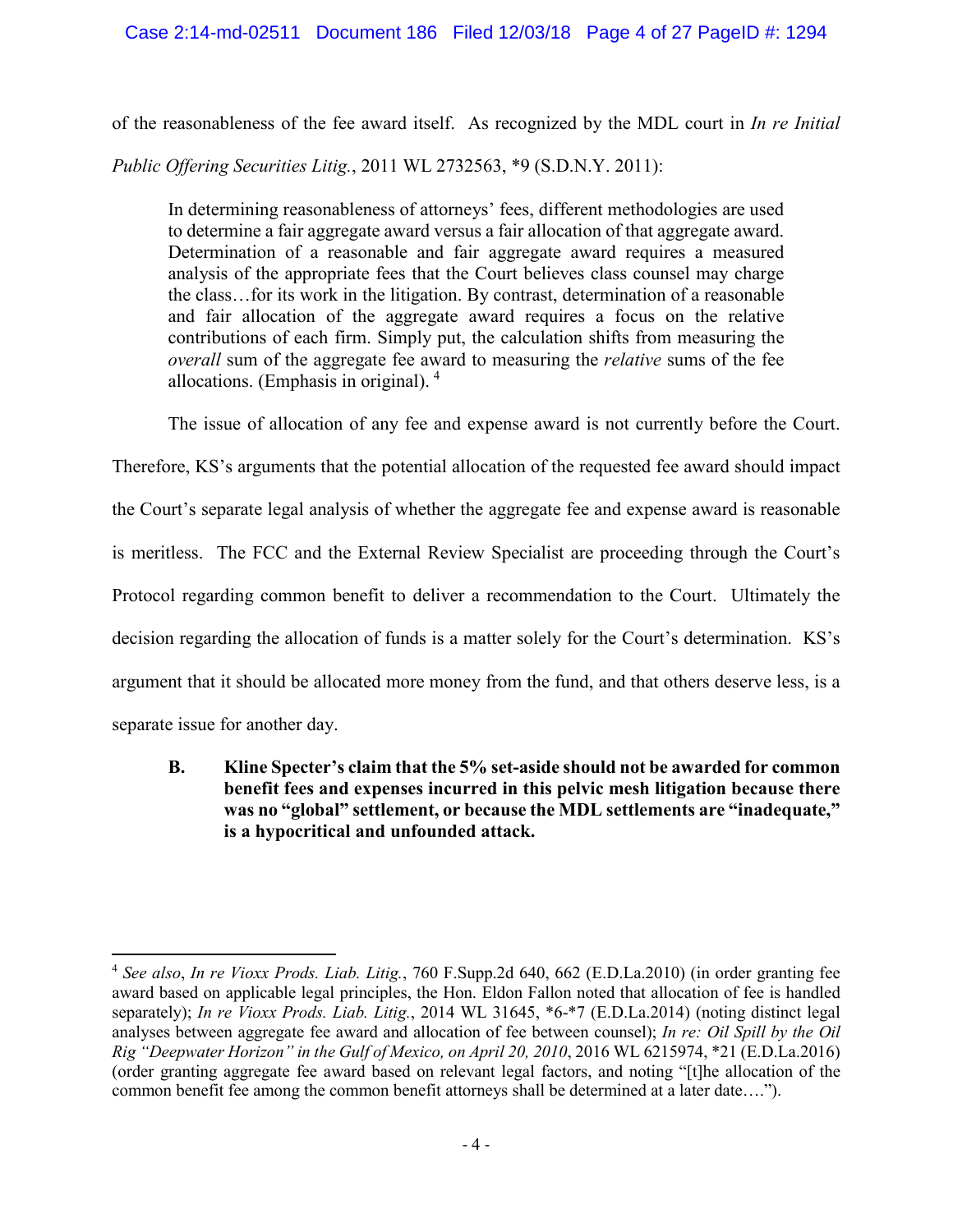#### Case 2:14-md-02511 Document 186 Filed 12/03/18 Page 5 of 27 PageID #: 1295

In Section B. of its Response, KS claims that the 5% set-aside should not be awarded for the common benefit because there was no global settlement and because it claims the settlement values were too low in comparison with certain trial verdicts. Before addressing the global settlement and inadequate settlement argument, the blatant hypocrisy of KS's argument cannot be ignored. Aside from the fact that KS itself has been a member of the cross-MDL PSC from its inception, KS's denigration of the common benefit work in this Court over the past eight years is particularly incongruous given that KS has undoubtedly been one of the primary beneficiaries of the MDL's stellar work product.<sup>[5](#page-4-0)</sup>

In its brief, KS touts "its" success in a handful of Ethicon trials in the Philadelphia Court of Common Pleas, where verdicts were achieved.<sup>[6](#page-4-1)</sup> Initially, the individual trial values obtained for a few state court plaintiffs is irrelevant to the Court's determination of an aggregate fee award. *In re Diet Drugs,* 582 F.3d 524, 544 (3d Cir.2009) ("What individual counsel received in a particular state case, however, is irrelevant to the fee award here, which compensates Class Counsel for services that benefitted all class members, as well as the litigants in coordinated state actions."). Moreover, KS conspicuously fails to acknowledge that its trials were founded largely upon the common benefit work in the MDL. KS's first trial was not conducted until December of 2015, which was after years of exhaustive discovery and expert development by multiple MDL firms and several trials in the MDL (and other state court venues). By the time KS tried its first

<span id="page-4-0"></span><sup>&</sup>lt;sup>5</sup> The logical disconnect between KS's claim that the MDL settlements were "puny" and "too cheap[]," while simultaneously arguing that its trial success was a driving factor behind those settlements is obvious. (*See, e.g.*, KS Response, p. 12 ("Beyond the sheer enormity of these verdicts, Kline & Specter's success in the Philadelphia Court of Common Please has been essential to the litigation by driving Ethicon to settle cases…."), *Id.*, p. 14 ("These large verdicts only drove further settlements….")). Moreover, KS was itself part of the MDL PSC, which approved the consolidated proposal for a 5% assessment applicable to all cases, and thus, any criticism by KS aimed at "MDL leadership" is in essence an attack *on itself*.

<span id="page-4-1"></span><sup>6</sup> While KS does not discuss same in its Response, every case tried by KS outside of the Philadelphia state court to date has resulted in a defense verdict.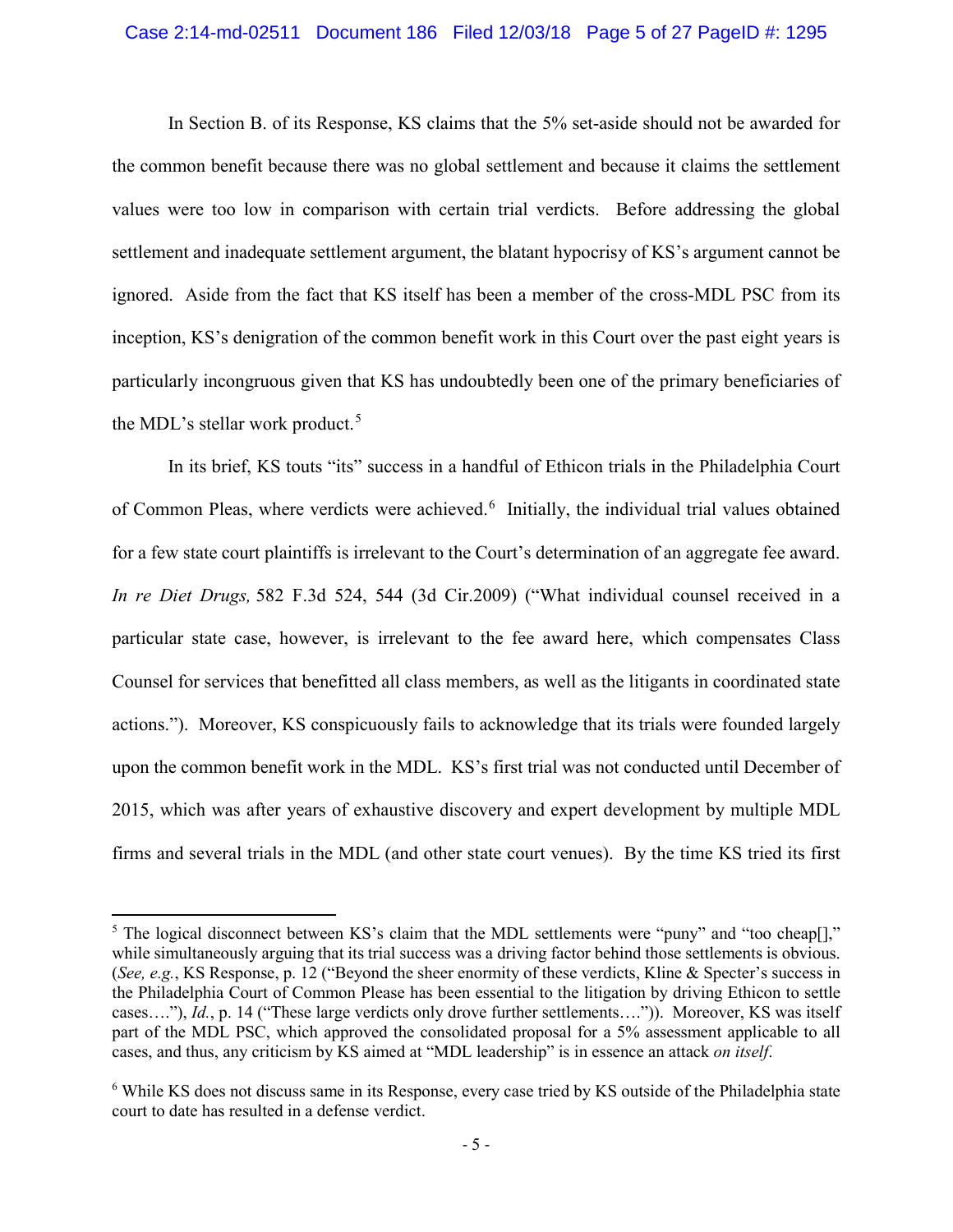## Case 2:14-md-02511 Document 186 Filed 12/03/18 Page 6 of 27 PageID #: 1296

case in Philadelphia state court in December 2015, it had a detailed trial package prepared largely through tens of thousands of hours of work by dozens of lawyers in the MDL. KS had the extensive document discovery and corporate depositions that were taken by MDL leadership and others. Indeed, KS had the relevant corporate deposition designations and "cuts," along with the applicable documentary exhibits, prior to trying its first case. KS also had access to and took full advantage of the biomaterials, pathology and medical experts identified and developed by MDL leadership and others.<sup>[7](#page-5-0)</sup> In addition, KS had the benefit of several prior pelvic mesh trials, as well as several years' worth of illustrative motions and responses and MDL and appellate rulings related to the critical legal and evidentiary issues and expert challenges relevant to these cases. Further, while not credited in its spreadsheet summary of trial results or in its brief, KS actually involved lawyers active in the MDL leadership to help prepare its cases for trial and to actually assist in trying some of those cases. In sum, KS's trial success was founded in large measure on the MDL common benefit work product that it now seeks to disparage. KS was predominantly a consumer rather than a contributor to the common benefit. Thus, rather than undermining the MDL's common benefit efforts, KS's trial success actually serves to underscore the tremendous value of the common work contributed by so many firms over many years in the MDL.

KS also accuses the MDL leadership of taking on more cases than they could discover and try, which it claims resulted in decreased settlement values. (KS Response, pp. 9-10).<sup>[8](#page-5-1)</sup> KS suggests

<span id="page-5-0"></span><sup>&</sup>lt;sup>7</sup> Contrary to its claim in its Response that it had "developed as many as 40 experts," KS did not identify or develop any of the general experts utilized in the pelvic mesh MDL litigation (or even those used *in its own state court trials*). In its appearance before the FCC, KS was asked directly whether it had developed any general expert and KS acknowledged that it had not but suggested that it would have if it had been asked to by MDL leadership. Instead, KS relied on the MDL leadership and others to identify and cultivate the experts that KS used in its trials. Having directly and materially benefited from the MDL's stellar work, it is particularly disingenuous for KS to criticize the value of that work after-the-fact.

<span id="page-5-1"></span><sup>8</sup> KS has previously stated in an Affidavit to the FCC that it represented over 3,000 pelvic mesh clients. While KS chastises the FCC for not disclosing all of the MDL firms' settlement values for all cases across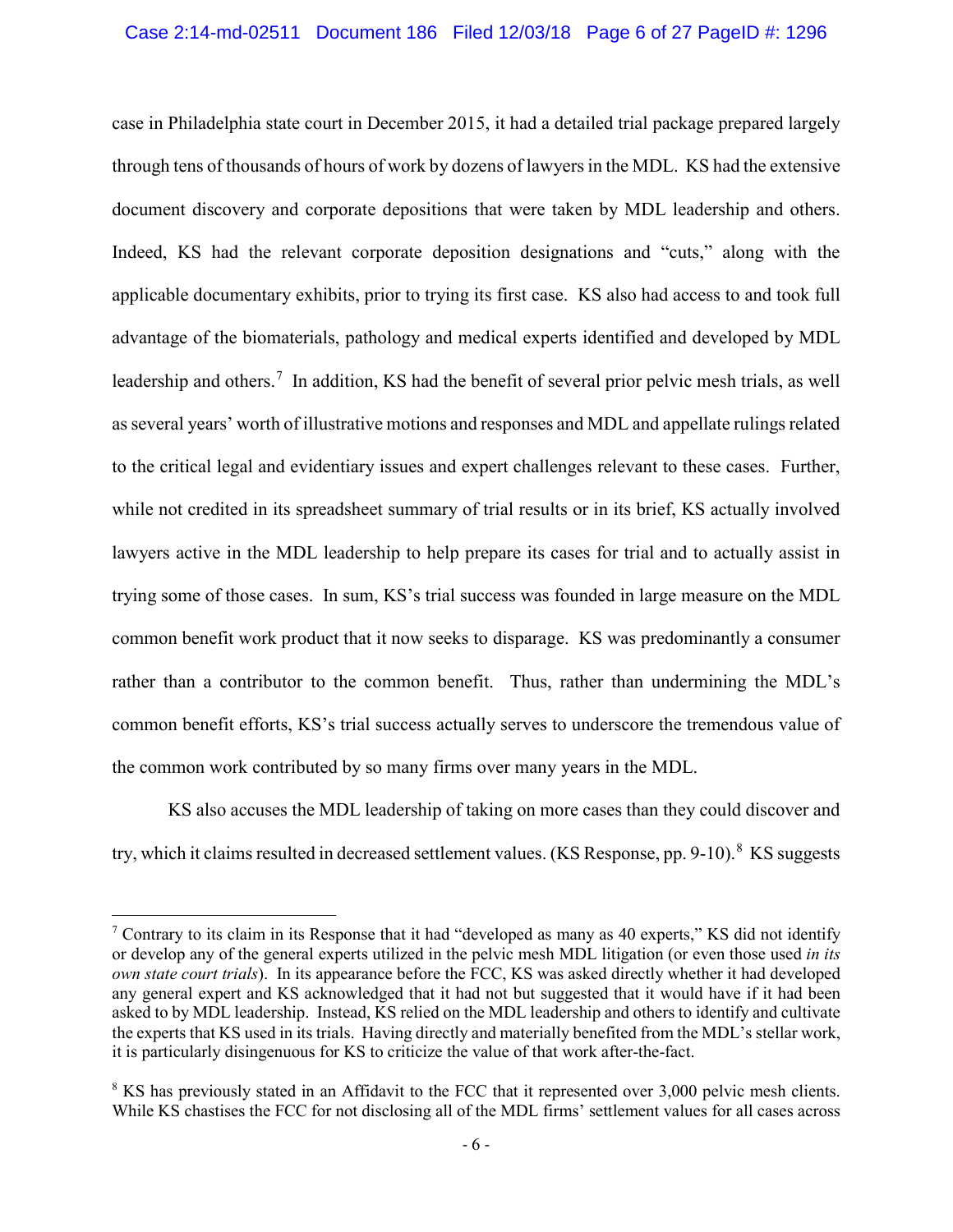### Case 2:14-md-02511 Document 186 Filed 12/03/18 Page 7 of 27 PageID #: 1297

that because MDL leadership did not enlist the services of other firms (presumably KS) to assist in discovery and trial of their cases, "they were forced to settle." (*Id.*). This type of disparagement for the apparent sake of generating controversy is as unfortunate as it is nonsensical. Aside from the fact that KS's trial success has been largely built upon the hard work of dozens of lawyers in the MDL over many years, it is likewise a fact that KS has only tried a few of its more than 3,000 cases to date.<sup>[9](#page-6-0)</sup> This after-the-fact claim that any firm's settlement values were negatively affected by the number of clients represented by that firm is factually groundless and patently unreasonable.

K&S's contention that only cases resolved by way of a "global" settlement can be assessed for common benefit reimbursement borders on specious. The "Agreed Order Establishing MDL…Fund to Compensate and Reimburse Attorneys for Services Performed and Expenses Incurred for MDL Administration and Common Benefit," which established the 5% assessment, was entered on August 16, 2013 (hereinafter, the "Holdback Order"). Paragraph 1 of the Holdback Order provides that all "Participating Counsel" – which includes "all members of the PSC" such as KS here – "agree to pay the [5%] assessment amount … **on all filed and unfiled cases or claims in state or federal court in which they share a fee interest.**<sup>"[10](#page-6-1)</sup> The Holdback Order was

the entire litigation (which, other than their own, are unknown to the FCC and would be confidential in any event), it is telling that KS does not make any representation about how many of its clients' cases have been settled or its own settlement values. KS has no idea whether its clients' settlement values were any higher – or any lower – than any other firm in this litigation. This is yet another unjustified attack unsupported by any facts.

<span id="page-6-0"></span><sup>9</sup> With over 3,000 clients and at its rate of one or two trials a year, the math is straightforward. KS's mockery of the "MDL leadership" for taking more cases than they could reasonably discover and take to trial is, like all of its other arguments, disingenuous.

<span id="page-6-1"></span> $10$  The Attorney Participation Agreement agreed to by KS states that "[t]his Agreement applies to each and every claim, case or action arising from the use of Mesh Products in which the Participating Counsel has a financial interest, whether the claim, case or action is currently filed in state or federal court, or is unfiled, or is on a tolling agreement (hereinafter collectively the 'Covered Claims')." (Holdback Order, Ex. A). KS acknowledges that it is bound by the Participation Agreement. *See*, 2:12-md-02387, Doc. 1006, p. 4 ("Entered by this Court on August 26, 2013, Kline & Specter, along with all other participating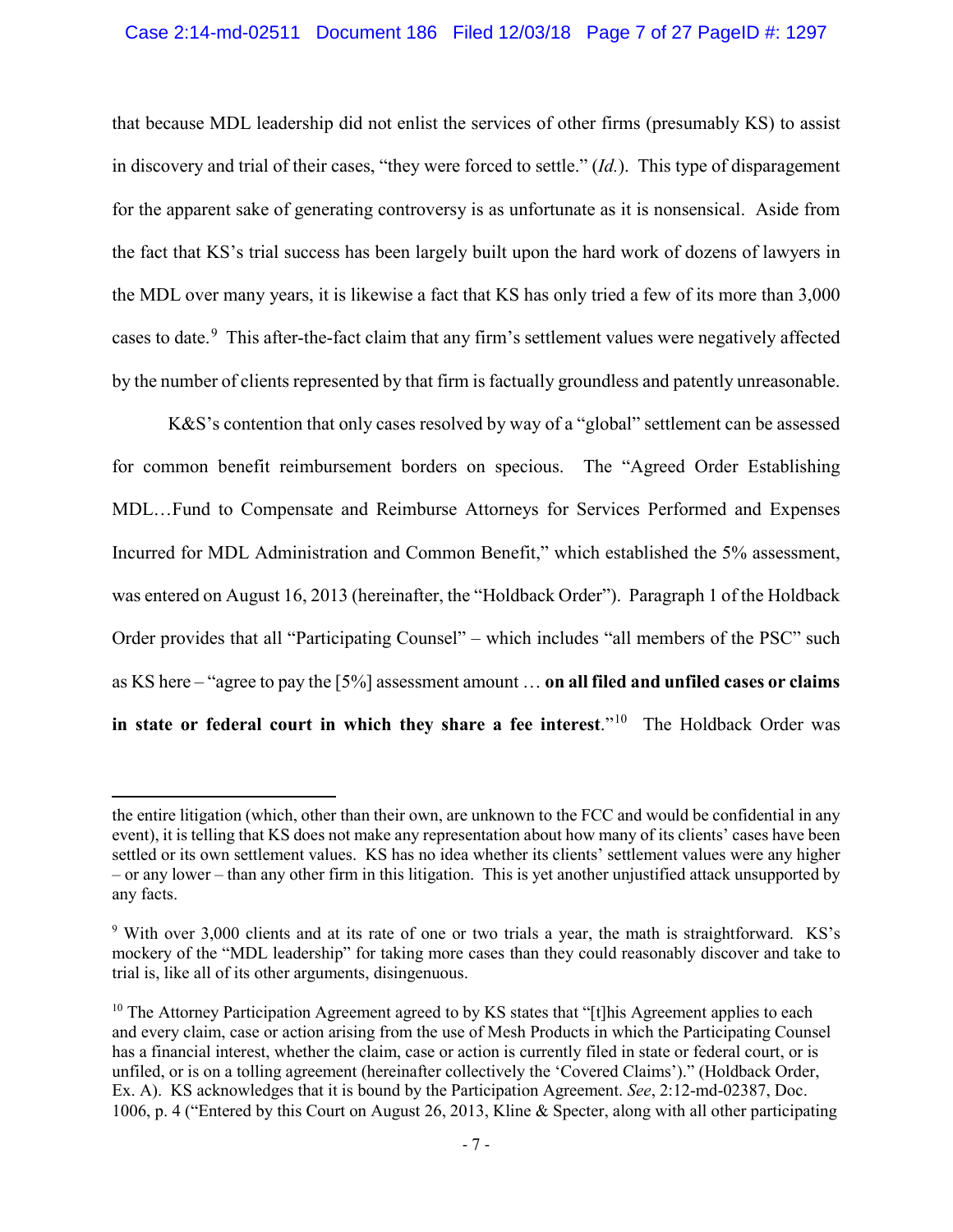#### Case 2:14-md-02511 Document 186 Filed 12/03/18 Page 8 of 27 PageID #: 1298

approved and submitted by the Plaintiffs' Coordinating Co-Leads, Plaintiffs' Executive Committee and Liaison Counsel after consulting and obtaining approval from the Plaintiffs' Steering Committee – of which KS is a member. As intended, this Holdback Order provided the basis for attorneys to commit significant resources and to forego other opportunities for several years to take on the intensive common benefit work on behalf of all pelvic mesh plaintiffs. *See, e.g.*, (Oct. 4, 2012 "Agreed Order Regarding Management of Timekeeping, Cost Reimbursement and Related Common Benefit Issues" (incorporated by reference in the Holdback Order), ¶ 3 ("For PSC counsel appointed by the court or acting under the direction of the leadership of the PSC, the recovery of common benefit time and cost reimbursements will be allowed and is essential."); *In re Phenylpropanolamine (PPA) Prods. Liab. Litig.*, 2009 WL 6042809, \*1 (W.D.Wa. 2009) ("Certain lawyers representing plaintiffs in this litigation were authorized to undertake work for the benefit of all MDL 1407 plaintiffs…. Counsel undertaking this work did so with the understanding that at the conclusion of MDL 1407, they would be reimbursed out of an account funded with a percentage of verdicts and settlements in cases associated with MDL 1407.").

KS's present contention that the Holdback Order entered more than five years ago should not apply to *any* of the tens of thousands of cases settled to date in this litigation is, in a word, frivolous. If its approval of the very agreed order that expressly subject *all* claims to the 5% common benefit assessment were not dispositive of its belated objection, KS's failure to object to the order in the five years it has been in effect certainly does. *See In re General Motors LLC Ignition Switch Litig*., Civil Action No. 14-md-2543, 2016 WL 1441804, at \*6 (S.D.N.Y. 2016) ("Orderly litigation depends on lawyers raising issues and problems in a timely fashion; a failure to do so not only prevents a court from nipping problems in the bud, but also casts doubt on whether

firms, joined the Coloplast MDL Attorney Participation Agreement (the 'APA') automatically as members of the PSC.").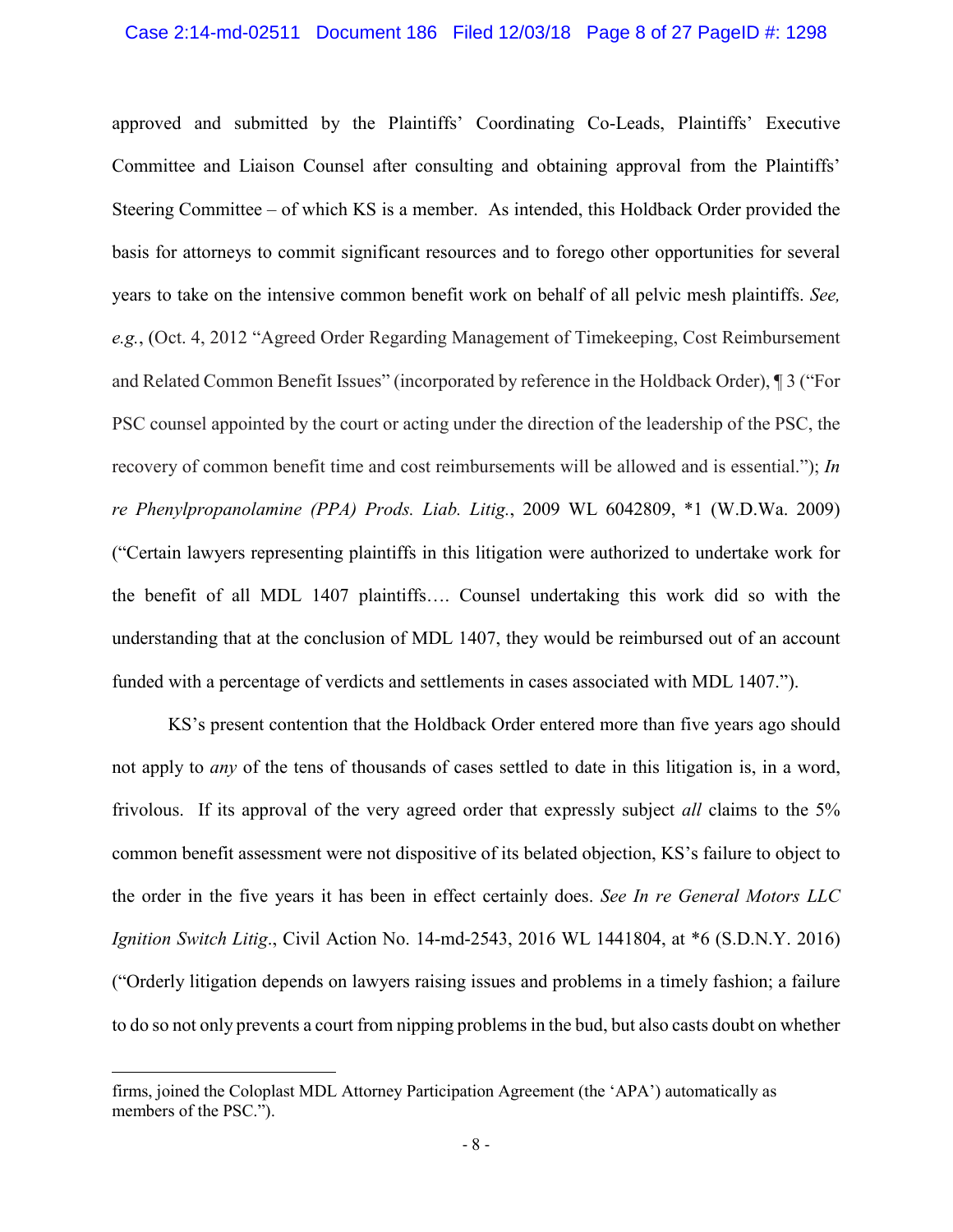the alleged problems were in fact so problematic."); *In re Factor VIII or IX Concen. Blood Prod. Litig.*, 159 F.3d 1016, 1020 (7th Cir. 1998) (finding attorneys had waived their right to seek additional fees where, "[h]aving participated in the settlement proceeding and having failed to make timely objection to it, they are barred by the principles of waiver and equitable estoppel from challenging the settlement after it has become final and the defendants have paid and the class members have received hundreds of millions of dollars") (citation omitted).

In *In re Genetically Modified Rice Litig*., 764 F.3d 864, 870-71 (8th Cir. 2014) is instructive here. In *Genetically Modified Rice*, the Eighth Circuit affirmed the MDL court's finding that an objecting firm waived its right to challenge the application of the MDL common benefit set-aside to its clients' settlements. Although the firm had previously objected to the court's establishment of the common benefit fund and the requirement that the firm contribute to the fund, the firm chose to submit claims pursuant to the settlement agreement which provided that all payments were subject to the common benefit set-aside. By submitting claims under the settlement agreement which provided that a percentage of all payments to clients would be allocated to the common benefit fund, the Eighth Circuit held that the firm had waived its challenge to the fund and to the order that the firm and its clients must contribute to the fund. This reasoning applies even more strongly to KS in the present circumstances.

Here, unlike the firm in *Genetically Modified Rice*, KS never objected to the creation of the common benefit fund, the terms of the Holdback Order, or the application of the common benefit set-aside to cases settled outside of a "global" settlement.<sup>11</sup> Not only did KS fail to object to the Holdback Order for more than five years during which numerous of its own clients'

<span id="page-8-0"></span><sup>&</sup>lt;sup>11</sup> KS did file a motion in the Coloplast MDL to exempt one of its state court settlement cases from the 5% holdback, but that motion had nothing to do with the issue of no global settlement. MDL 2387, Doc. 1029 (Feb. 3, 2017 Order on Motion on Settlement of *Senodja Jones v. Coloplast*).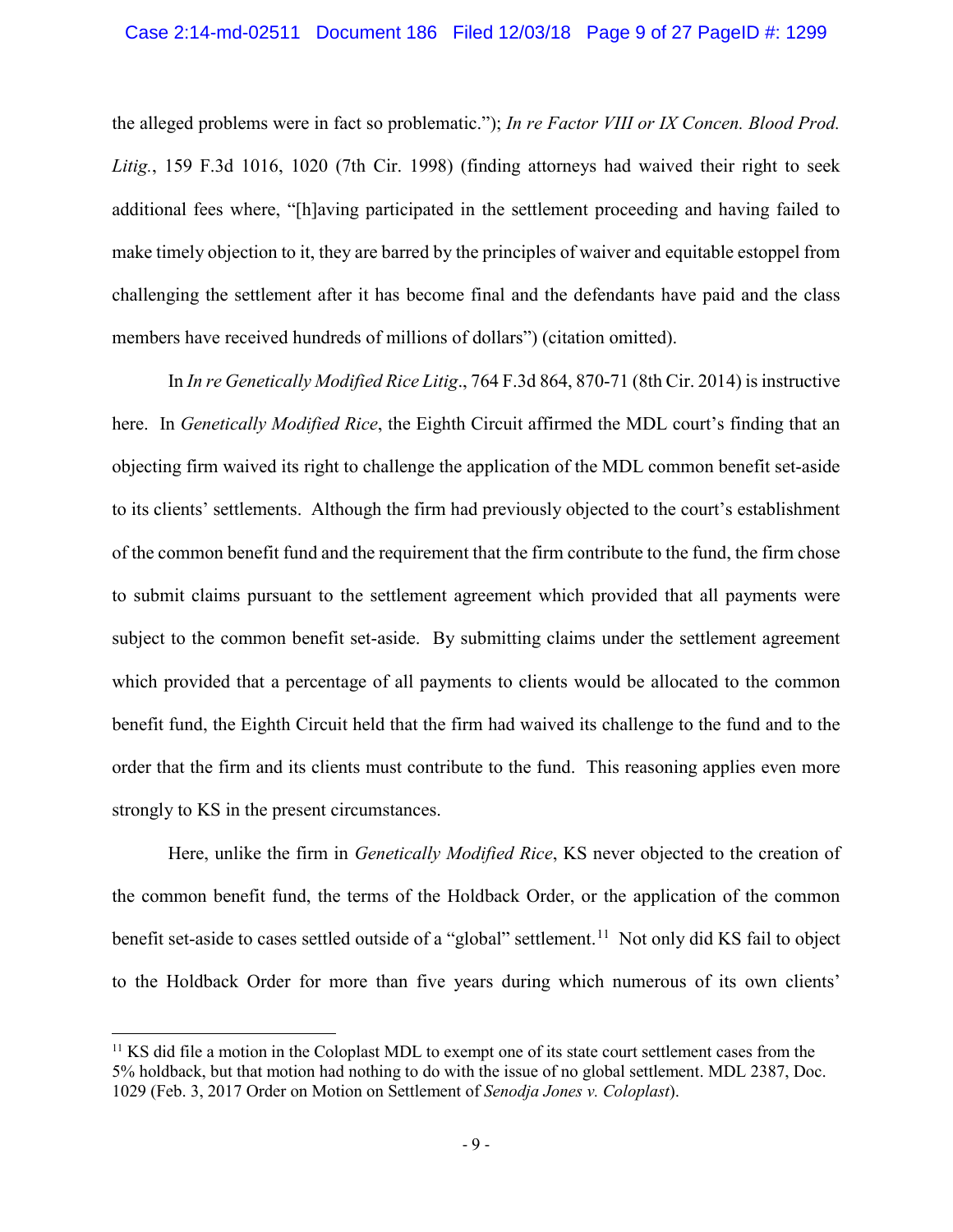## Case 2:14-md-02511 Document 186 Filed 12/03/18 Page 10 of 27 PageID #: 1300

payments (and payments to tens of thousands of other firms' clients) were subject to the MDL common benefit assessment, KS itself approved the Holdback Order prior to its submission to the Court – in 2013.<sup>[12](#page-9-0)</sup> Having supported the very order it now seeks to challenge five years after-thefact, KS's present argument that the 5% assessment does not apply in the absence of a "global" settlement is clearly barred by waiver and estoppel.

Aside from the fact that KS has waived and should be estopped from raising any after-thefact objection to applicability of the Holdback Order that it approved, its belated challenge is legally invalid. In *In re Zyprexa Prods. Liab. Litig.*, 594 F.3d 113 (2nd Cir.2010), the Second Circuit considered an objection by an attorney for an individual settling plaintiff to the application of the MDL set-aside to his client's case (there was no global settlement in *Zyprexa*). In rejecting the attorney's argument regarding applicability of the set-aside to his case, the Second Circuit in *Zyprexa*, *supra* at 129-130, addressed the applicability of common benefit assessments in the context of an MDL where cases settle individually, observing instructively as follows:

The situation is somewhat different with respect to MDLs consisting of individual cases prosecuted by individual plaintiffs, sometimes numbering in the thousands, and other litigation involving large numbers of separately represented claimants. Unlike most class actions, recoveries by individual plaintiffs or groups of plaintiffs in such matters may occur at different times, and individual plaintiffs or groups of plaintiffs, unlike most individual class members, usually are represented by individual counsel. Nevertheless, there are substantial similarities to class actions as well. As an initial matter, the efficient handling of such cases demands a similar approach to case management. District courts typically appoint a lead counsel or plaintiffs' steering committee to coordinate and conduct pretrial proceedings on behalf of all plaintiffs in order to avoid what otherwise might well become chaotic. Moreover, while individual plaintiffs are separately represented,

<span id="page-9-0"></span><sup>&</sup>lt;sup>12</sup> Without disclosing the terms or conditions of any firm's confidential Master Settlement Agreement entered with any defendant, it is instructive to consider here that the MSAs invariably included a provision that 5% would be withheld from every payment made under the agreement and paid into the MDL common benefit fund (typically referencing the Holdback Order directly). Thus, KS not only approved the Holdback Order, it also agreed with the defendants that 5% would be withheld from every settlement payment in accordance with the Holdback Order.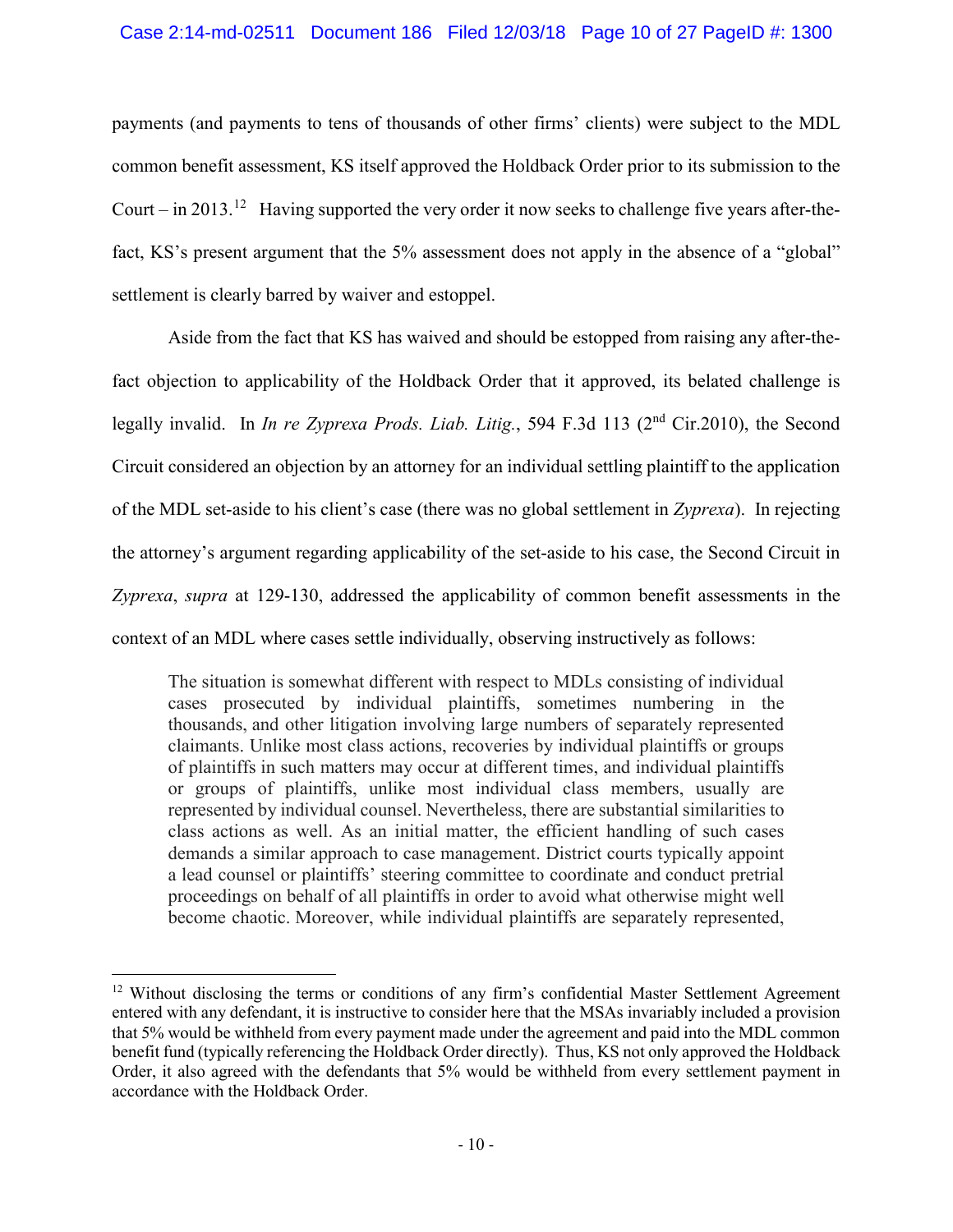they typically benefit also—often predominantly—from the work of the lead counsel or committee.

The same equitable considerations that warrant payment of class counsel out of common funds generated by their efforts apply in these circumstances as well. The desirability—indeed, the compelling need—to have pretrial proceedings managed or at least coordinated by lead counsel or a steering or executive committee demands the existence of a source of compensation for their efforts on behalf of all. The logical, and a most equitable, source of that compensation is recoveries of individual plaintiffs who benefit from that work. Indeed, foreclosing those recoveries as a source of funding for the common benefit work would enrich the non-contributing individual plaintiffs unjustly at the expense of either or both of the lead counsel and any contributing individual plaintiffs. The district court thus acted within the scope of its discretion when it established an account to compensate counsel for common benefit work funded by a set aside of future *Zyprexa* MDL recoveries.

In *In re Avandia Marketing, Sales Practices and Prods. Liab. Litig.*, 2012 WL 6923367,

\*5 (E.D. Pa. 2012), the MDL court similarly observed that the total amount of the aggregate settlements facilitated by counsel's collective common benefit efforts is the practical equivalent of a distinct common benefit fund in the class action context. The court in *Avandia* noted that individual MDL plaintiffs had received considerable payments in settlement of their claims that would not have come about but for the common benefit work performed. Several other MDL courts have awarded common benefit fees and expenses in litigation where no "global" settlement was reached. *In re Bextra and Celebrex Marketing Sales Practices and Prod. Liab. Litig.*, 2006 WL 471782 (N.D.Cal.2006) (no global settlement – order establishing fee based on percentage proportion of gross amount recovered by every client represented by "participating counsel"); *In re Trasylol Prods. Liab. Litig.*, 1:08-md-01928 (S.D.Fla. Nov. 2, 2012) (no global settlement – order granting aggregate fee requested by MDL leadership); *In re Kugel Mesh Hernia Patch Prods. Liab. Litig.*, 1:07-md-01842, Doc. 4563 (D.R.I. May 9, 2014) (no global settlement – order granting common benefit fee of 8%); *In re Yasmin and Yaz Prods. Liab. Litig.*, 3:09-md-02100, Doc. 3856 (no global settlement – Minute Order adopting Special Master's recommended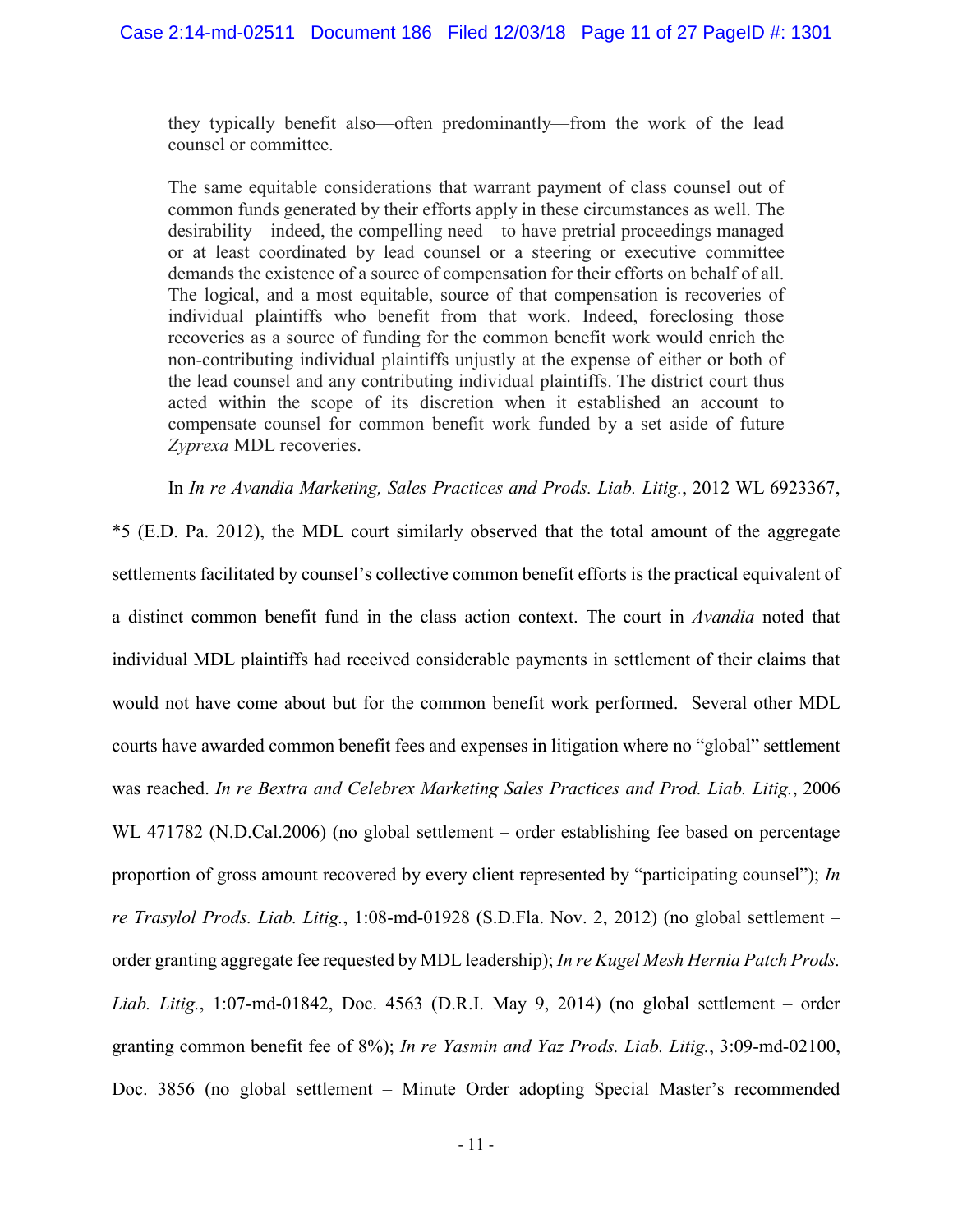#### Case 2:14-md-02511 Document 186 Filed 12/03/18 Page 12 of 27 PageID #: 1302

aggregate fee award and allocation in its entirety) (S.D. Ill. Nov. 20, 2015). KS's "no global settlement" objection is baseless.

Likewise, KS's contention that the "per case average" settlement values in the pelvic mesh litigation are insufficient to support a 5% common benefit fee is meritless. The value of any individual case depends upon a multitude of factors, including but certainly not limited to the plaintiff's personal and medical history, the specific product at issue, the nature of the injuries, the identity and financial status of the defendant, potential affirmative defenses and the treating doctor's critical testimony. MDL and participating counsel have tried many pelvic mesh cases. As KS points out, some of the trials resulted in sizable verdicts for claimants. However, as KS's Response fails to discuss, several cases were also lost outright, resulting in verdicts or directed verdicts for the defendants. Moreover, a significant number of cases prepared for trial in this litigation have been dismissed by way of dispositive motion for a variety of reasons, including the learned intermediary doctrine, statute of limitations or the application of differing state law standards relating to the plaintiff's burden of proof on product liability claims. Other cases have been voluntarily dismissed after being prepared for trial due to factual issues and circumstances specific to a particular claimant. This is simply the reality of litigation of complex personal injury claims.

Further, handling attorneys in certain venues are able to dictate that the best cases are set for trial, such as in KS's preferred Pennsylvania state court venue. After the bellwether process did not make reasonable progress toward resolution, the Court employed a different approach, grouping hundreds of cases together to be worked up in "waves" simultaneously, irrespective of the "quality" or representativeness of the case. Even with the ability of certain firms such as KS to dictate that only the "best" cases are tried where they want to try them, that is still no guarantee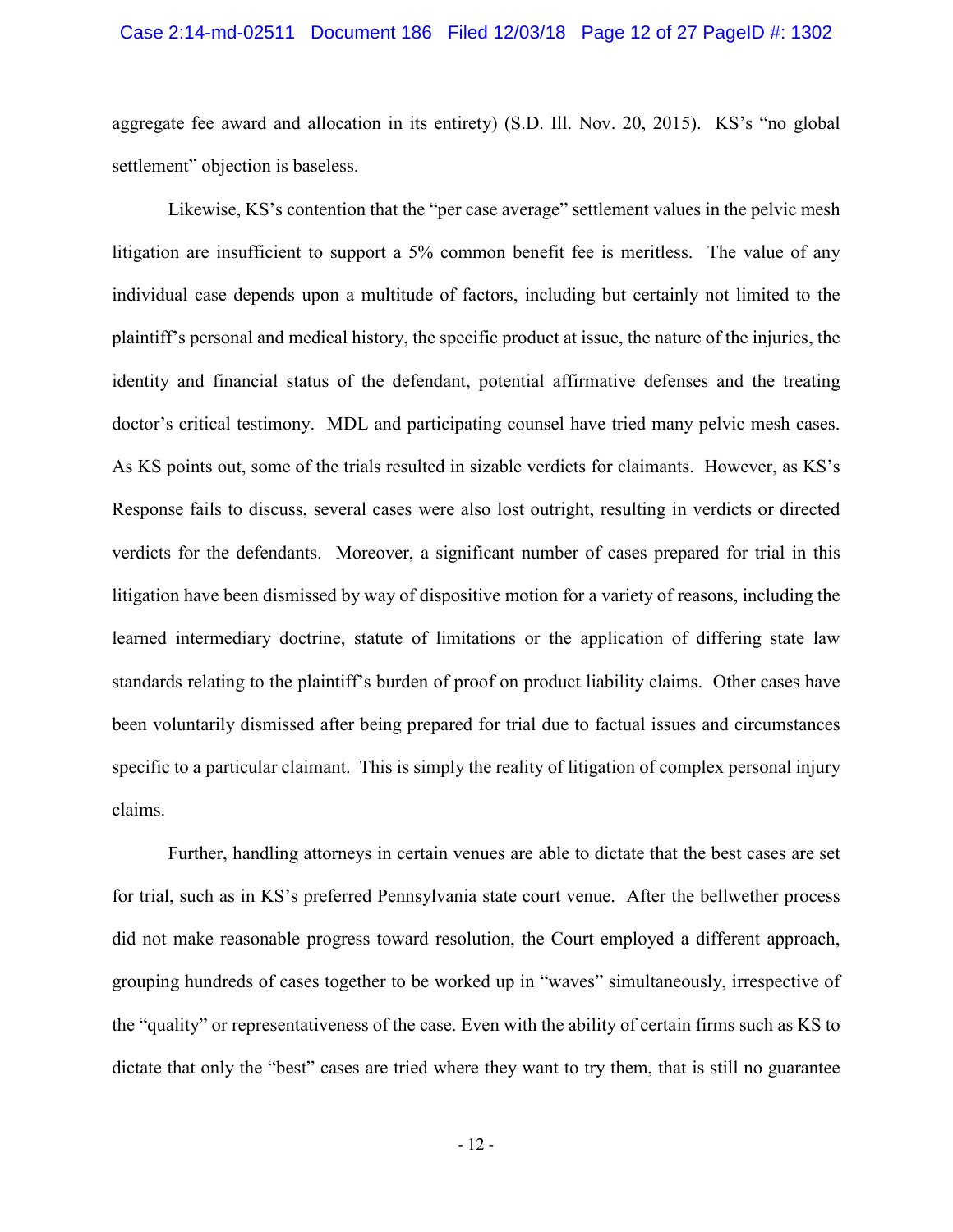#### Case 2:14-md-02511 Document 186 Filed 12/03/18 Page 13 of 27 PageID #: 1303

that a jury will render a verdict in favor of the plaintiff. Indeed, as KS knows full well, a good case can be lost even in a favorable venue, and every lawyer knows that past success does not predict future success. KS's "average verdict exceeds settlement value" argument is an intentional and gross oversimplification plainly intended to undermine the painstaking efforts of so many in this Court for several years. Attempting to cloak itself beneath a façade of altruism does not obviate this fact.

This Court is well aware of the nature and quality of the work that was required by many lawyers and law firms to achieve these settlements in this historic and hard-fought litigation. This Court has handled this litigation from its inception, addressed volumes of motions and discovery disputes, presided over multiple trials, received appellate affirmance on a variety of important legal and evidentiary issues, and supervised Court-ordered mediations and settlement negotiations. The Court thus has intimate familiarity with the myriad complicated factual and legal issues involved in these complex cases that comprise this unprecedented litigation. The Court is aware of the settlement values of the various types of cases that made up this litigation, and the reasonableness of those settlements. To attempt to discredit the years of work of the MDL leadership which fostered the fair and reasonable resolution of tens of thousands of cases before this Court by arguing the settlement values were too low has no basis in fact.

*In re Sulzer Hip Prosthesis and Knee Prosthesis Liab. Litig.*, 268 F.Supp.2d 907, 932-35 (N.D.Ohio 2003), a group of attorneys who chose to litigate their cases in state court, separate from the MDL, challenged the size of the award of common benefit funds to the MDL leadership, arguing that the MDL lawyers had negotiated an initial settlement that was inadequate. Much like KS urges here, the state court lawyers in Sulzer argued that the MDL leadership had not done enough to justify their requested fee. *Id.* at 930. These state court attorneys argued that the final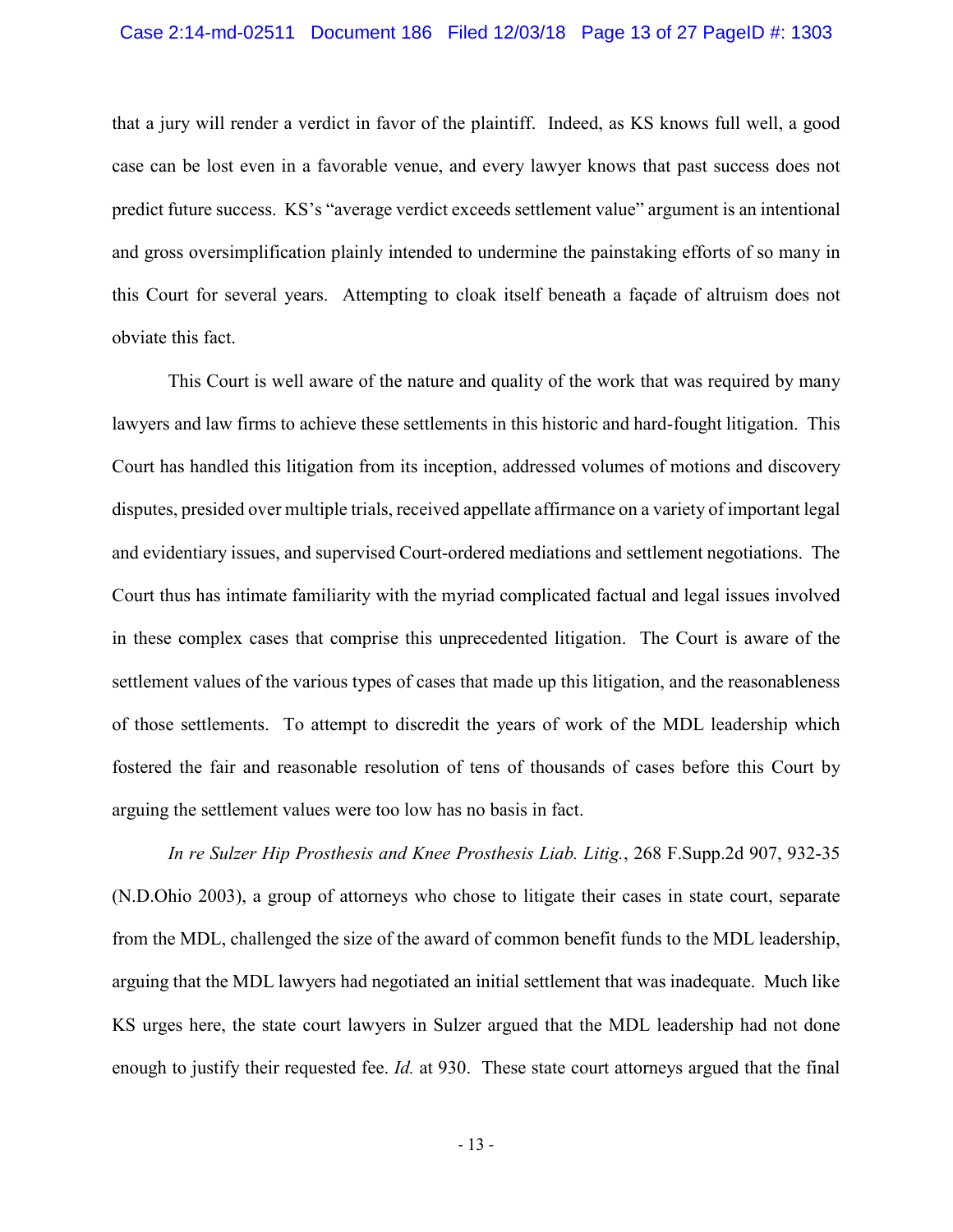settlement, which significantly increased the value of the initial settlement, was due largely to their

efforts litigating their cases in state court. *Id.* at 930-35.

In disposing of the state court lawyers' arguments that the alleged inadequacy of the initial

settlement values should limit the common benefit award, the MDL court in *Sulzer*, *supra* at 934,

observed as follows:

It is simply wrong to characterize generally the efforts of class counsel of the other Fee Award applicants as 'substandard,' or as having caused harm to the class, based on the fact that the terms of the initial settlement agreement did not benefit the class as much as the final settlement agreement. To the contrary, the terms of the initial settlement agreement satisfied this Court's threshold examination as to overall fairness and adequacy, and the significant improvement of those terms to the plaintiff class thereafter is attributable to the valuable efforts of those Fee Award applicants who produced a common benefit.

The MDL court in *Sulzer*, *supra* at 934-35, also rejected the state court attorneys'

contention that their efforts led to the improved final MDL settlement agreement, stating:

This assertion is simply a mis-statement of what occurred, except that many state court attorneys *did* work to "dismantle" the proposed [initial MDL] settlement. These dismantling efforts, however, were clearly *not* for the purpose of improving the settlement to the entire class; rather, many state court attorneys worked urgently to obtain verdicts for their *own* individual clients, and had absolutely no concern that doing so might scuttle the settlement, send Sulzer Orthopedics into bankruptcy, and prevent every other class member from receiving any meaningful benefits at all…. To suggest that it was the efforts of those attorneys pursuing their own cases in state court who improved the final settlement terms, and not class counsel and the other plaintiffs' counsel working with them, is to proffer a fiction.

Here, KS's argument is even more unreasonable. Kline & Specter was itself the beneficiary of the MDL's common benefit work. The results achieved in trial by Kline & Specter for its own individual clients was due to the extensive efforts to discover and develop these cases by several other firms. As in *Sulzer*, Kline & Specter's efforts in Philadelphia state court were undoubtedly for its own individual clients and did not inure to the benefit of anyone in the MDL. Kline & Specter received the benefit of the MDL's work, not vice versa. To seek to disparage the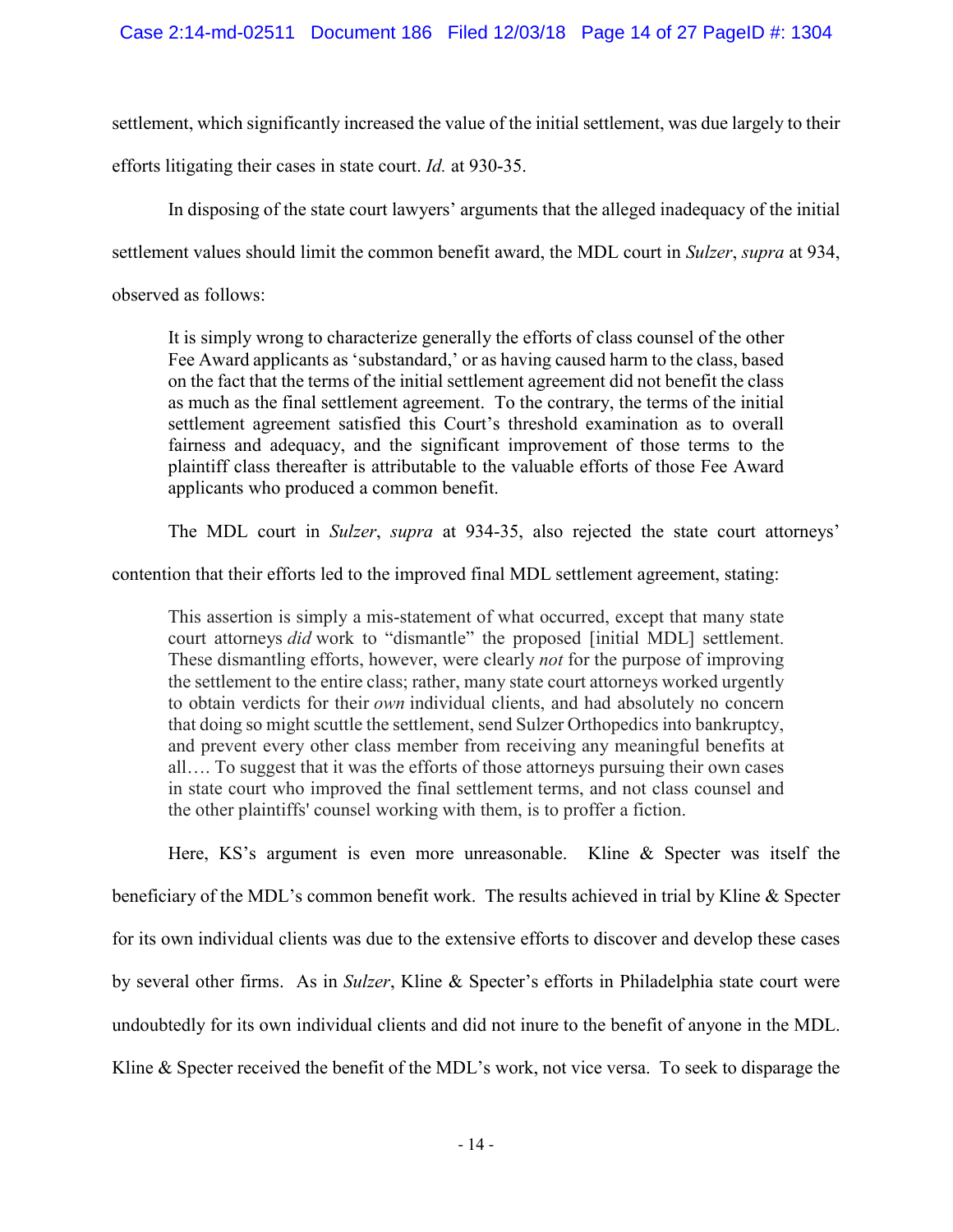work of the MDL that allowed it to achieve the very success in the courtroom that it touts throughout its Response is the height of disingenuity.

**C. KS's after-the-fact attempt to distinguish the common benefit work as relative to specific defendants in this litigation fails in light of the cross-MDL nature of the common benefit work, which has inured to the common benefit of all pelvic mesh claimants, as well as in light of the facts.**

KS also urges this Court to conclude that there should be no common benefit assessment

in cases involving Coloplast or "Covidien" because they allege "no discovery was ever conducted

in the MDL." This argument disregards that the benefit of common work must be examined in

relation to the pelvic mesh plaintiffs generally. In *In re Genetically Modified Rice Litig.*, 2010 WL

716190, \*5-\*6 (E.D.Mo.2010), where a group of attorneys objected to an MDL common benefit

award on the basis that their clients had not received substantial benefit from the MDL's

leadership's work, the MDL court observed:

This argument is simply incorrect. **Substantial benefit should be determined with respect to the plaintiffs as a whole, not with respect to individual plaintiffs.** *See In re Diet Drugs,* 582 F.3d at 544-545; *see also In re Clearsky Shipping Corp.,* No. Civ. A 96-4099, 2003 WL 1563820, at \*1-4 (E.D.La. Feb. 26, 2003). All of the producer plaintiffs (including those whose cases are in state court) and all of the non-producer plaintiffs have benefitted substantially, and will continue to do so, from the work performed by plaintiffs' leadership counsel. (Emphasis added).

Here, likewise, any contention that any individual plaintiff or sub-group of plaintiffs did not receive the benefit of the cross-MDL common benefit work done on behalf of all plaintiffs in this interrelated litigation "is simply incorrect." While the work product may differ depending on the product or defendant at issue, the fact remains that the benefit of the work "should be determined with respect to the plaintiffs as a whole, not with respect to individual plaintiffs" as KS would urge here.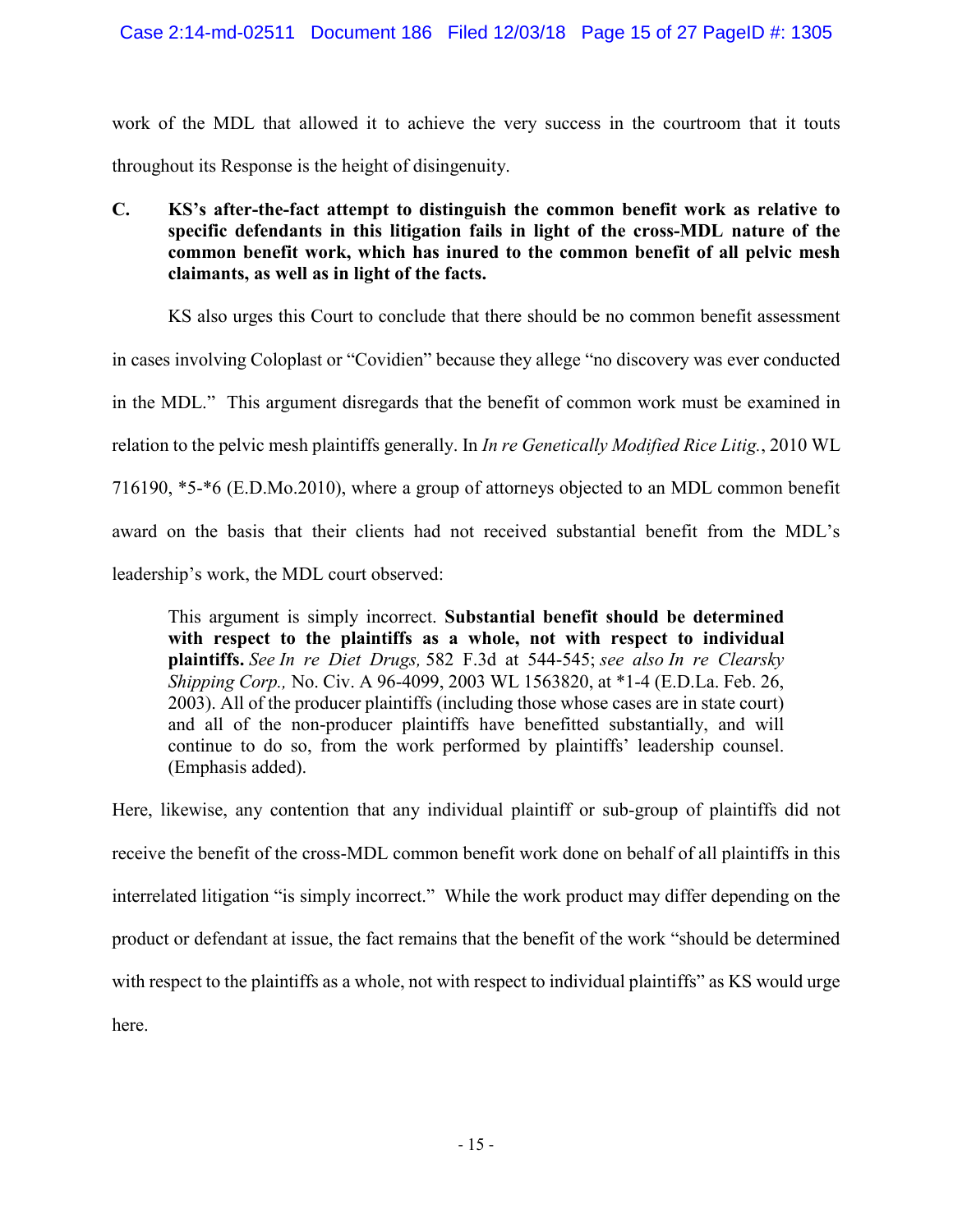### Case 2:14-md-02511 Document 186 Filed 12/03/18 Page 16 of 27 PageID #: 1306

Attempting to draw arbitrary lines between defendants or products, several years after this litigation was centralized before this Court specifically due to the factual interrelationship between these products,  $^{13}$  $^{13}$  $^{13}$  is flatly contrary to the manner in which this litigation has been coordinated both by the Court and by Plaintiffs' leadership. At the outset of the litigation, Kline & Specter was involved in the proposed cross-MDL counsel leadership structure submitted to the Court to coordinate the litigation efforts in these interconnected MDLs. In his Application for membership on the cross-MDL PSC, KS partner Lee Balefsky represented to the Court that "I have reviewed the *Plaintiffs' Proposed Counsel Organizational Structure* plan filed with the Court for MDL 2325, 2326 and 2327 on March 19, 2012, and join in the recommendation to the Court that the plan be accepted." (Ethicon MDL, 2:12-md-02327, Doc. 58 (Application for Lee B. Balefsky for Membership on Plaintiffs' Steering Committee)).

The "Plaintiffs' Proposed Counsel Organizational Structure," which Mr. Balefsky reviewed and recommended to the Court on March 17, 2012 – and which included him as a member of the cross-MDL PSC – stated "[t]he serious health risks generally associated with these women's pelvic repair products also warrant legal inquiry that is not confined to a single product or manufacturer. . . . [T]he problems associated with transvaginal mesh products are inherent in the use of mesh in the female pelvic region, and thus are not limited to any one product. Instead,

<span id="page-15-0"></span><sup>13</sup> *In re American Med. Sys., Inc., et al., Pelvic Repair Systems Prods. Liab. Litig.*, 844 F.Supp.2d 1359, 1360-61 (J.P.M.L. 2012) ("The actions in each MDL share factual issues arising from allegations of defects in pelvic surgical mesh products manufactured by AMS, Boston Scientific, and Ethicon, respectively. Centralization therefore will eliminate duplicative discovery; prevent inconsistent pretrial rulings; and conserve the resources of the parties, their counsel and the judiciary."; "Chief Judge Joseph R. Goodwin of that district is currently presiding over MDL No. 2187, which involves claims of defects in similar pelvic surgical mesh products, and is uniquely situated to preside over the similar claims in these three MDLs. The pelvic surgical mesh products at issue in MDL Nos. 2325, 2326, and 2327 are used to treat similar conditions as those at issue in MDL No. 2187, and they have allegedly resulted in similar injuries…. Finally, a number of these actions are brought by plaintiffs who were implanted with multiple products made by multiple manufacturers. Centralization of the three MDLs in one court will allow for coordination of any overlapping issues of fact in such multi-product, multi-defendant actions.").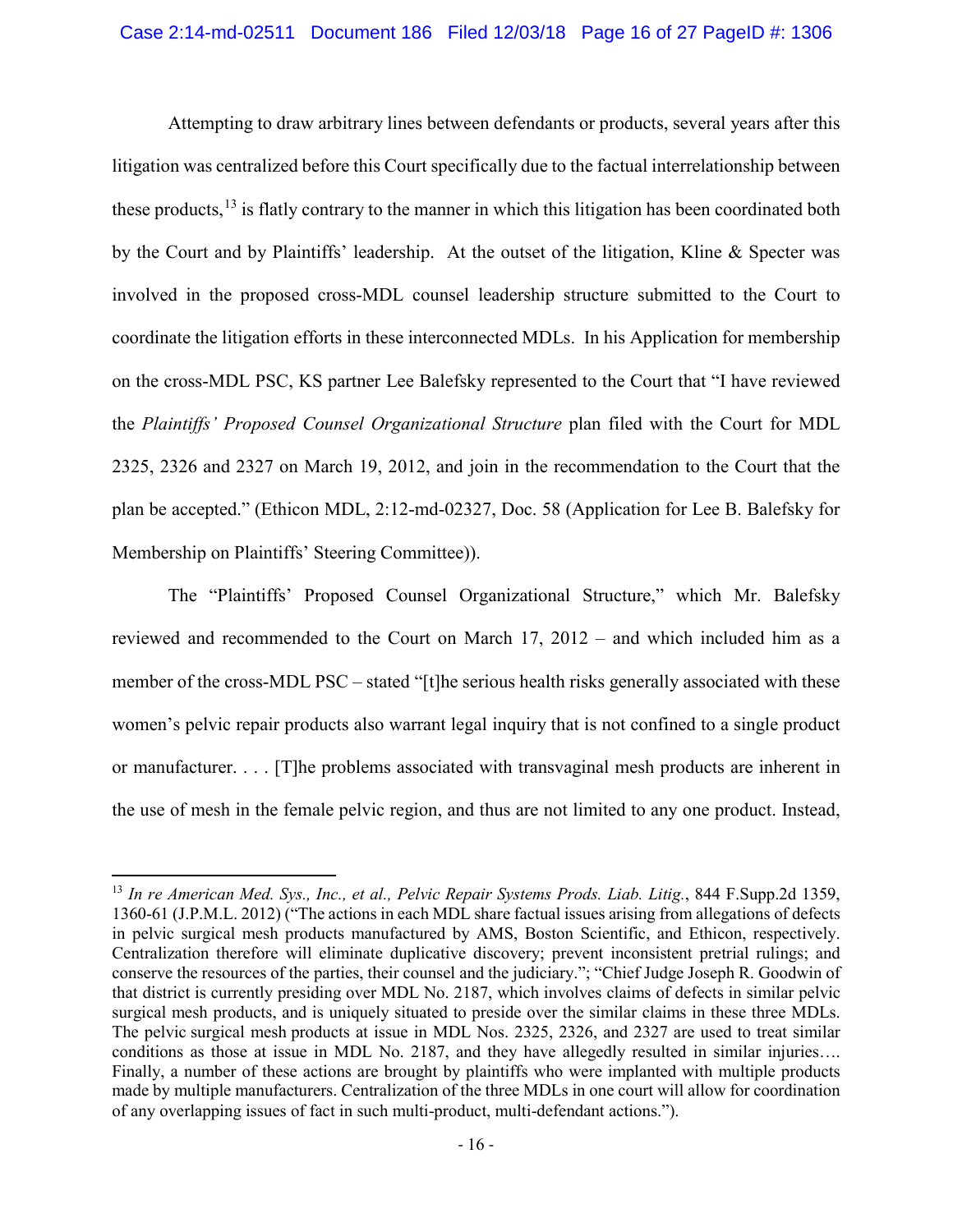these are issues that need to be explored and addressed globally. Many experts for both Plaintiffs and Defendants will traverse company and product lines. The efficient conduct of these cases will require coordination by Plaintiffs' counsel across MDL lines, while still maintaining the [multiple] MDL's. Additionally, discovery relating to corporate liability issues will involve common themes, and coordination between the four MDL's will be beneficial." Exhibit 1 to FCC Petition (emphasis added). The Proposed Counsel Organizational Structure further stated:

The interrelationship between these products is but one significant issue that lends itself to coordinated investigation across MDL lines. . . .

In light of the interrelationship between the products, the serious health problems generally associated with these devices, and the commonality of the defenses anticipated in every case, a coordinated and unified leadership that spans the four related pelvic repair product MDL's before this Court is essential to the effective and efficient prosecution in these cases. . . .

Perhaps most importantly, because of the interrelationship between these MDL's in terms of common product defect allegations, similar injuries, and the prevalence of cases involving multiple products by the various defendants, the leadership structure in these MDL's should be composed of attorneys who have the ability and the expressed desire to work with one another in a concerted effort to seek a timely and just resolution of these cases. . . .

Many of these tasks will not be MDL-specific, but rather will be common issues that will need a coordinated effort…. [I]t is vital to this proposal that there be a cohesive and coordinated structure that spans these four related MDL's so as to best achieve the efficiency and effectiveness of representation that will move this litigation forward.

[T]his proposal calls for a singular PSC to coordinate across MDL lines in four separate MDL's, each of which involves a different manufacturer (and related defendants in some cases) and several different products. . . .

The undersigned submit that a PSC composed of a significant number of attorneys is necessary to accommodate the large amount of work that will be necessary to prepare these cases effectively, and with many coordinated litigation activities occurring simultaneously across MDL lines.

Again, these MDLs would not have been centralized before the same Judge with a singular

PSC – to which KS was appointed and on which it has served for more than six years – but for the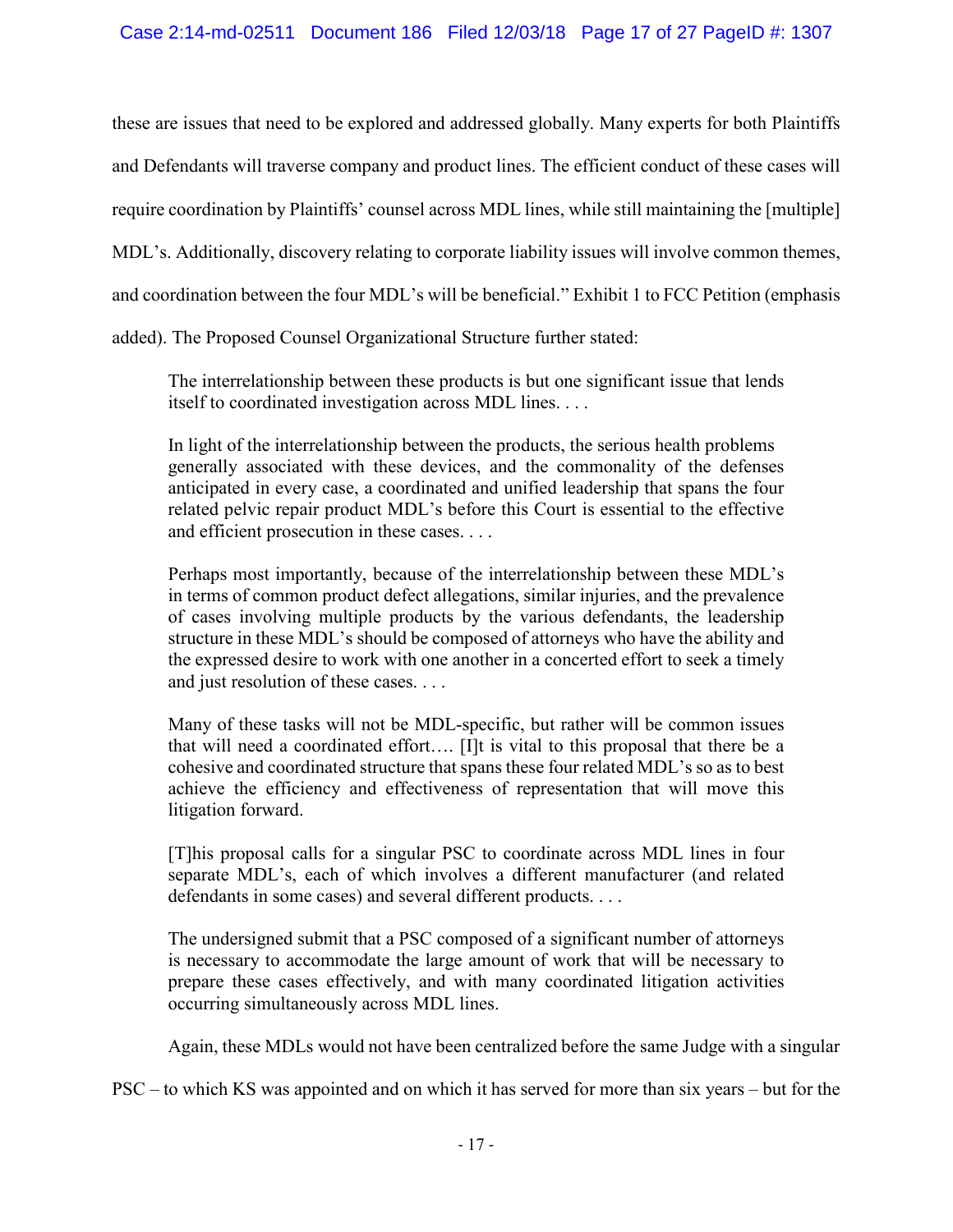overarching factual commonalities between products and defendants. The cross-MDL work in the pelvic mesh litigation generally, which resulted in decisions by the Court that have shaped and guided the litigation overall, inured to the benefit of all pelvic mesh plaintiffs in general. This litigation has been handled and coordinated across MDL lines, with common legal, medical, scientific and damages theories and strategies developed that apply to all pelvic mesh products across all MDLs. This litigation was overseen and administered by a singular leadership structure. The litigation was funded by the singular leadership, with PSC members contributing their assessments irrespective of product or defendant. Although it chose to focus its efforts primarily in its preferred state court venue, KS was a member of the cross-MDL leadership structure. Thus, like all participating counsel, KS enjoyed the benefit of all common work performed by the cross-MDL leadership in the development of the scientific and medical expertise and knowledge base over several years that spanned manufacturer and product lines.<sup>[14](#page-17-0)</sup> All MDL plaintiffs had access to this same common MDL work product – developed by a team of dedicated attorneys working collaboratively together for years in this interrelated, coordinated litigation – which undeniably benefited all plaintiffs.<sup>15</sup> The mere fact as KS acknowledges that different defendants in this litigation chose different settlement and litigation strategies based on a variety of factors, including financial, does not change or diminish the fact that the common benefit efforts in this litigation

<span id="page-17-0"></span><sup>&</sup>lt;sup>14</sup> Plaintiffs' leadership identified and served 84 Rule 26 Reports for 52 general plaintiffs' experts. As anticipated from the outset, many of Plaintiffs' experts designated by leadership to provide general testimony crossed MDL lines. Nineteen of Plaintiffs' 52 experts (36.5%) provided general expert testimony in more than one MDL, while nine (17.3%) provided testimony in more than three or more MDLs. As merely one example, a urologist expert identified by KS in its Coloplast state court settlement case KS sought to exempt from the MDL assessment (*Senodja Jones v. Coloplast*), Dr. Daniel Elliott, was developed in the MDL and has served as a plaintiffs' expert in numerous pelvic mesh MDL cases against several different manufacturers.

<span id="page-17-1"></span><sup>&</sup>lt;sup>15</sup> It must be pointed out here that KS has submitted its own request for common benefit fee and expense compensation in which it has repeatedly represented that all of its work inured to the common benefit of all pelvic mesh plaintiffs generally.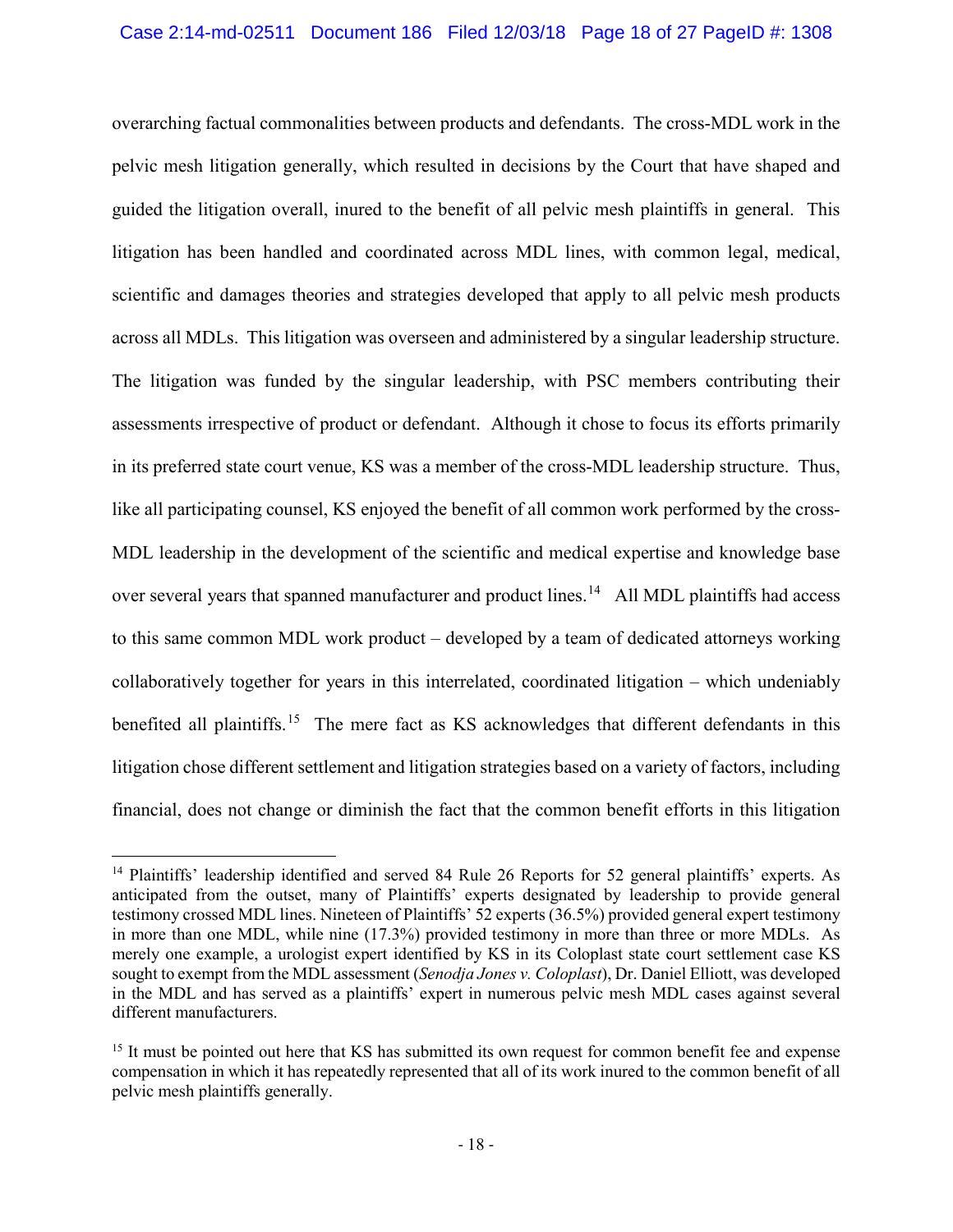#### Case 2:14-md-02511 Document 186 Filed 12/03/18 Page 19 of 27 PageID #: 1309

were undertaken on behalf of and for the benefit of all plaintiffs collectively, not one group or another. Indeed, it is fair to say that the defendants' litigation strategies and settlement choices were strongly influenced by the effective and coordinated Plaintiffs' leadership capable of standing toe-to-toe with these well-funded corporate defendants. To argue otherwise in a transparent attempt to extract an additional fee allocation, is regrettable.

While the common benefit work in the pelvic mesh litigation was coordinated across MDL lines for the benefit of all pelvic mesh plaintiffs, it is nonetheless instructive to consider the factual inaccuracy underlying the premise of KS's "no MDL discovery" argument. With respect to Coloplast, Coloplast's lead counsel announced to the Court and to Plaintiffs' leadership Coloplast's intention to settle cases against it on September 21, 2012. Based thereon, the Court entered a stay of discovery. A full year later, on August 26, 2013, the Holdback Order was entered in the Coloplast MDL, which expressly stated that it was submitted after consultation and approval among all PSC counsel, which again included Kline Specter. Thus, with full knowledge that Coloplast intended to settle claims without the necessity of formal discovery, KS approved the Order subjecting all Coloplast cases to the same 5% MDL common benefit assessment applicable to all other pelvic mesh defendants. Other than the one settlement that it moved to exempt from the assessment,[16](#page-18-0) KS never objected to the 5% assessment in *Coloplast* in the more than five years after it agreed to the Holdback Order. In addition to being unsupported by law, any argument that Coloplast plaintiffs should not bear the same common benefit expense as all other plaintiffs in this coordinated litigation merely because Coloplast chose an early settlement course should be barred by waiver and estoppel.

<span id="page-18-0"></span><sup>16</sup> MDL 2387, Doc. 1029 (Feb. 3, 2017 Order on Motion on Settlement of *Senodja Jones v. Coloplast*).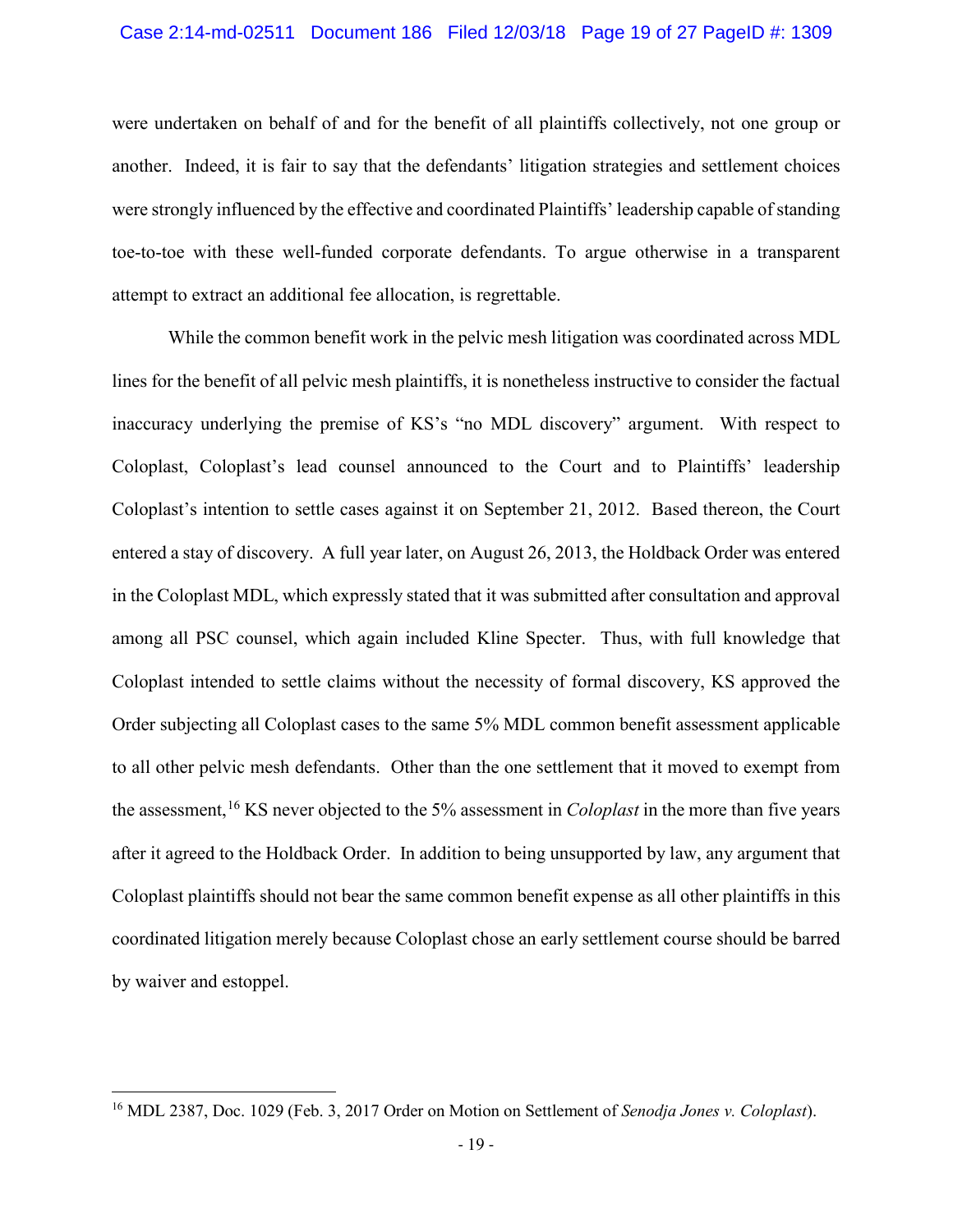In addition, although Coloplast had indicated its intent to settle cases in lieu of proceeding with discovery, there were periods of time where general discovery was not stayed in Coloplast. During those active periods of general discovery, MDL leadership was proactive. On July 6, 2016, MDL leadership served the Plaintiffs' First Request for Production, which 156 separate requests covered areas including pre-market studies, post-market surveillance, 522 reporting, regulatory, experts, consultants, marketing and sales, suppliers, distributors, and various other areas of inquiry. On this same date, MDL leadership served Plaintiffs' First Interrogatories, which addressed predicate devices, 510(k) applications, device descriptions, intended uses, electronic databases, lifecycle, pre-clinical studies and post-marketing studies, among other relevant issues. On July 22, 2016, Coloplast served its 77-page written response to Plaintiffs' First Requests for Production, which required several meet and confers in efforts to address inadequacies in the responses. Coloplast also served 1,444,349 pages of documents in response to the Plaintiffs' Request for Production. The documents were uploaded to a system called Beyond Recognition and the MDL document review began its review and analysis of this production.<sup>[17](#page-19-0)</sup> Thus, any assertion that there was "no MDL discovery" in the Coloplast MDL is erroneous.

With respect to "Covidien," KS's allegation that there was no MDL discovery is likewise inaccurate. For clarity purposes, "Covidien" is not a party in this litigation. The "Covidien" defendants were dismissed from the Bard MDL after discovery, research and motions practice

<span id="page-19-0"></span><sup>&</sup>lt;sup>17</sup> While not bearing on the common benefit analysis, MDL leadership has served eight Notices of Deposition, and met and conferred on producing witnesses for these depositions, in addition to serving 28 additional Interrogatories, 10 Requests for Admissions and 318 additional Requests for Production. Since December 21, 2016, MDL counsel have also engaged in several in-person meet and confers, numerous telephonic meetings with Coloplast's counsel and the discovery motion practice in order to obtain the additional discovery. Also, MDL counsel has reviewed and analyzed 724 pages of privilege logs, continued its review of the 1,444,349 pages of initial document production, and has received three additional document productions totaling more than 963,000 additional pages (productions from Mentor on January 31, 2018, Coloplast on June 1, 2018 and Coloplast on July 3, 2018).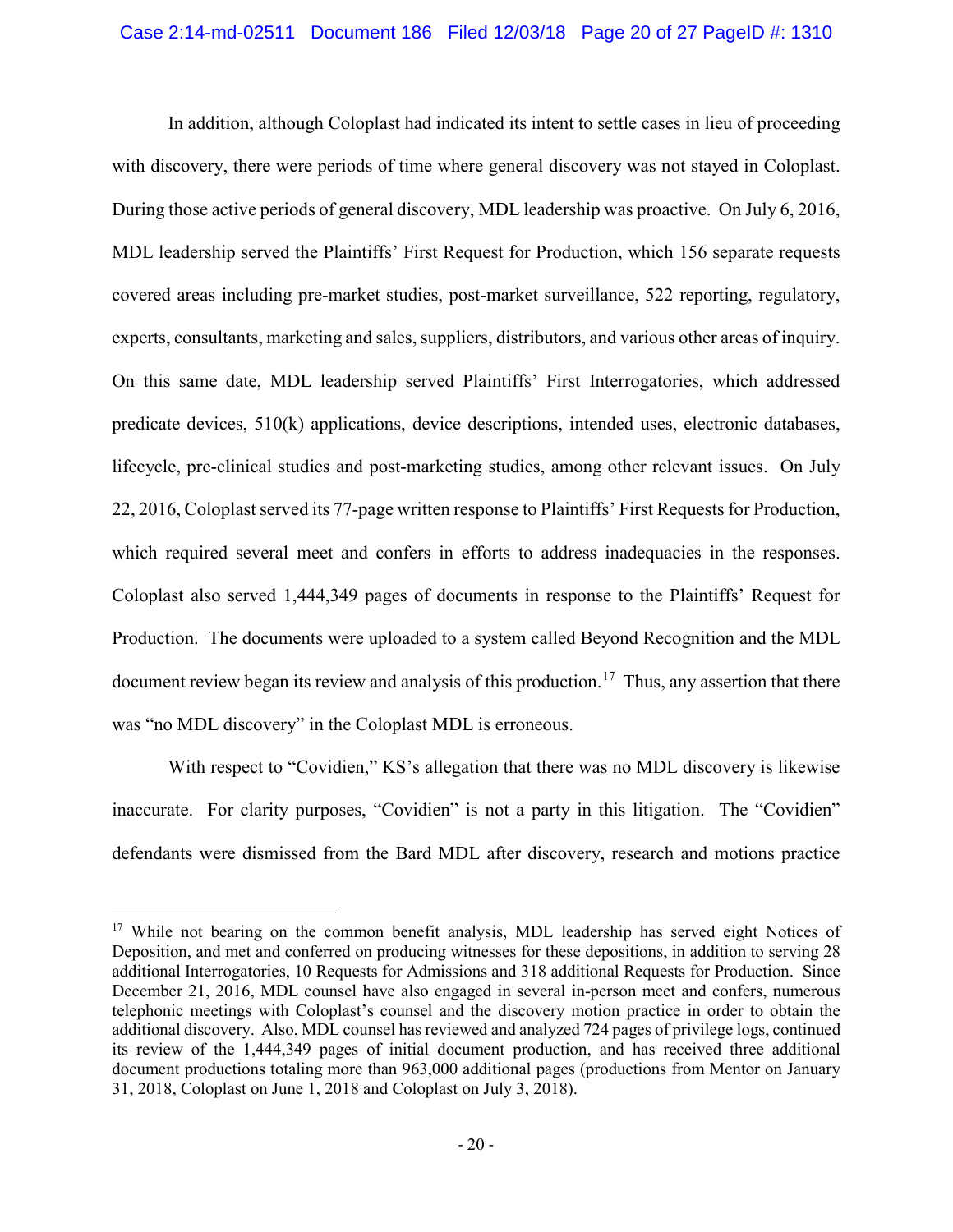### Case 2:14-md-02511 Document 186 Filed 12/03/18 Page 21 of 27 PageID #: 1311

relating to alter ego/piercing the corporate veil by MDL leadership resulted in a beneficial stipulation under which Covidien agreed to stand behind any judgments or settlements of its wholly-owned subsidiaries, Sofradim Production, S.A.S. ("Sofradim") and Tissue Science Laboratories ("TSL"), which remained as named defendants. (2:10-md-02187, Doc. 179 (Mar. 5, 2012) (Stipulation)). $18$ 

Aside from the negotiation of the volume of stipulations, protocols and orders that would serve to guide discovery in this litigation generally, there were several rounds of extensive and thorough written and ESI custodial search-term discovery served on Sofradim and TSL relating to each of their multiple products at issue in the litigation.<sup>[19](#page-20-1)</sup> This discovery resulted in numerous meet and confers with defense counsel (including several in-person meetings at various locations), multiple motions to compel, hearings before the Court, numerous rounds of document and ESI production, ESI responsiveness "sampling," privilege log challenges, and extensive document and privilege log review efforts. (*See, e.g.*, 2:10-md-02187, Doc. 90 (Sept. 27, 2011 Motion to Compel); Doc. 128 (Order on Motion to Compel); Doc. 268 (July 11, 2012 Second Motion to Compel); Doc. 572 (April 23, 2013 Sofradim objection to sharing of documents across MDL lines); Doc. 679 and 682 (Oct. 30, 2013 Sofradim motion objecting to Plaintiffs' request for consolidated trials)).

 Plaintiffs' leadership handled all disputes, meet and confers, and negotiations with TSL/Sofradim's counsel regarding Plaintiffs' general document and ESI discovery and drafted the

<span id="page-20-0"></span><sup>&</sup>lt;sup>18</sup> This stipulation was later used as a guide for a nearly identical stipulation with Endo Pharmaceuticals to stand behind judgments or settlements involving its subsidiary American Medical Systems.

<span id="page-20-1"></span><sup>&</sup>lt;sup>19</sup> The pleadings, discovery requests and protocols and case management orders involving Bard, TSL and Sofradim were the first to be filed, negotiated or argued and thus served to guide the pelvic mesh MDLs generally. Likewise, the ESI protocols and term searches, as well as the Plaintiffs' written discovery requests and strategies, were used as guides in the other related MDLs sent to this Court for coordination.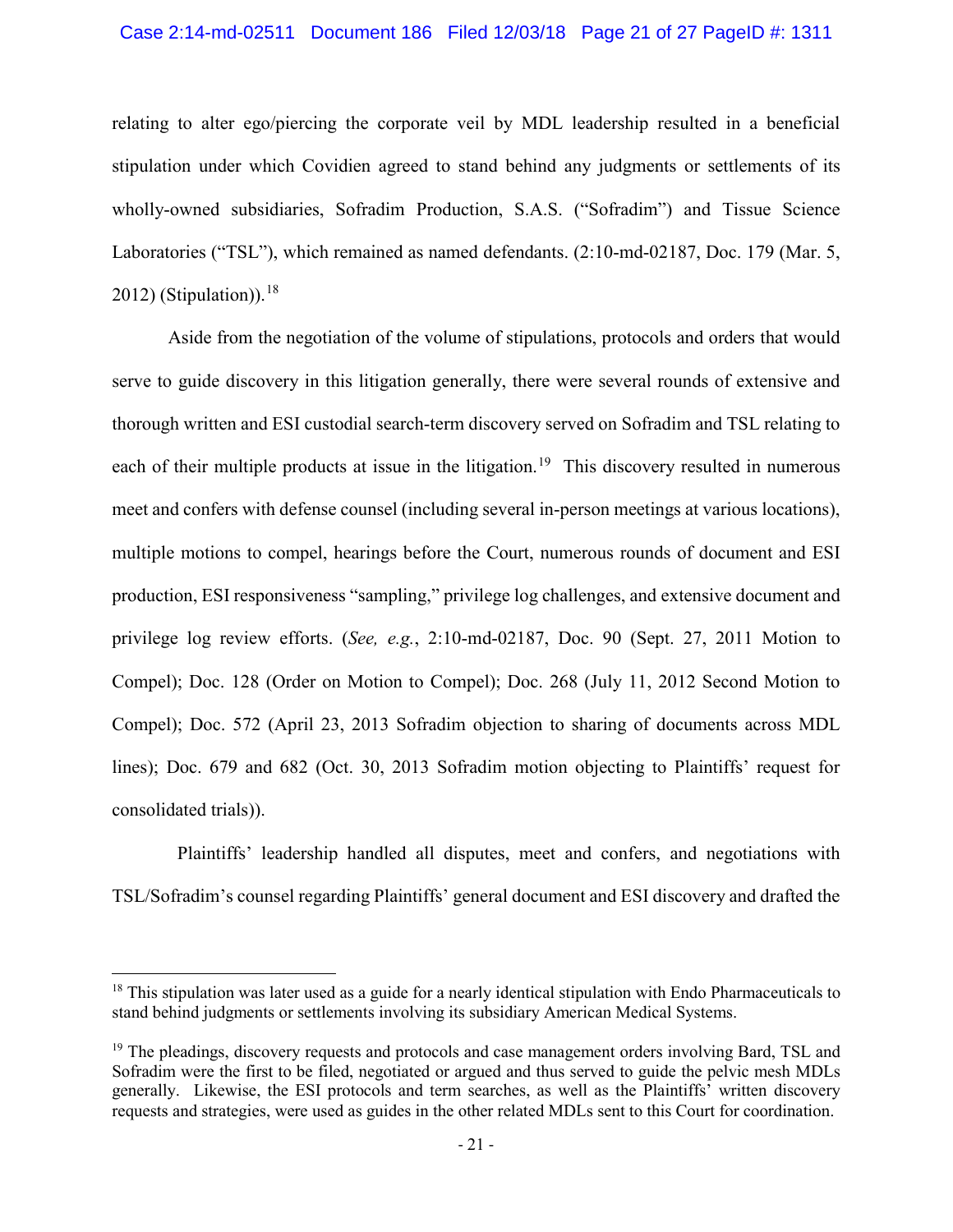### Case 2:14-md-02511 Document 186 Filed 12/03/18 Page 22 of 27 PageID #: 1312

Plaintiffs' motions to compel and every other correspondence and pleading related to Plaintiffs' general discovery. Plaintiffs' leadership also drafted and served third-party discovery on International Management Associates (IMA), which held a licensing agreement with TSL, and drafted Plaintiffs' opposition to TSL's Motion to Quash the IMA subpoena. (2:10-md-02187, Doc. 270 (Order on TSL motion to quash subpoena)). As a result of Plaintiffs' efforts, Sofradim ultimately produced 3,264,981 pages of discovery, TSL produced 2,076,771 pages of discovery, and IMA produced 121,809 pages of discovery. These documents were reviewed and coded for importance and theme by a multi-member document review team over several months. Plaintiffs' leadership took depositions of Sofradim corporate representatives in two multi-day trips to Sofradim headquarters in Lyon, France. Plaintiffs' leadership also took depositions of multiple Bard representatives wherein the products manufactured by Sofradim or TSL and sold by Bard were addressed.

Furthermore, Sofradim was a defendant in one of the initial bellwether cases selected for trial work-up in the Bard MDL (*Nancy Smith v. C.R. Bard, Inc., Covidien, Inc., et al.*, 2:10-cv-01355)). Ms. Smith was implanted with an Avaulta device manufactured by Sofradim. Both parties identified multiple experts and presented expert reports in Ms. Smith's case relative to both Sofradim and Bard.[20](#page-21-0) Ms. Smith, her treating physicians, and her general and case-specific experts were deposed by both Sofradim and Bard. Ms. Smith's case was settled prior to trial.

<span id="page-21-0"></span><sup>&</sup>lt;sup>20</sup> Plaintiffs produced reports from two different biomaterials experts (Ahmed El-Ghannam and Anthony Brennan), both of whom performed extensive scientific testing and materials analyses, a biomedical engineer (Julia Babensee), a regulatory expert (David Kessler, former head of the FDA), the world's foremost mesh pathologist expert (Bernd Klosterhalfen), a pelvic pain expert (Denniz Zolnoun), and multiple urogynecologist experts (Bob Shull and Lennox Hoyte). Sofradim also identified and produced reports for a number of medical, scientific and regulatory experts, which had to be reviewed, analyzed and addressed by MDL leadership and their team of experts.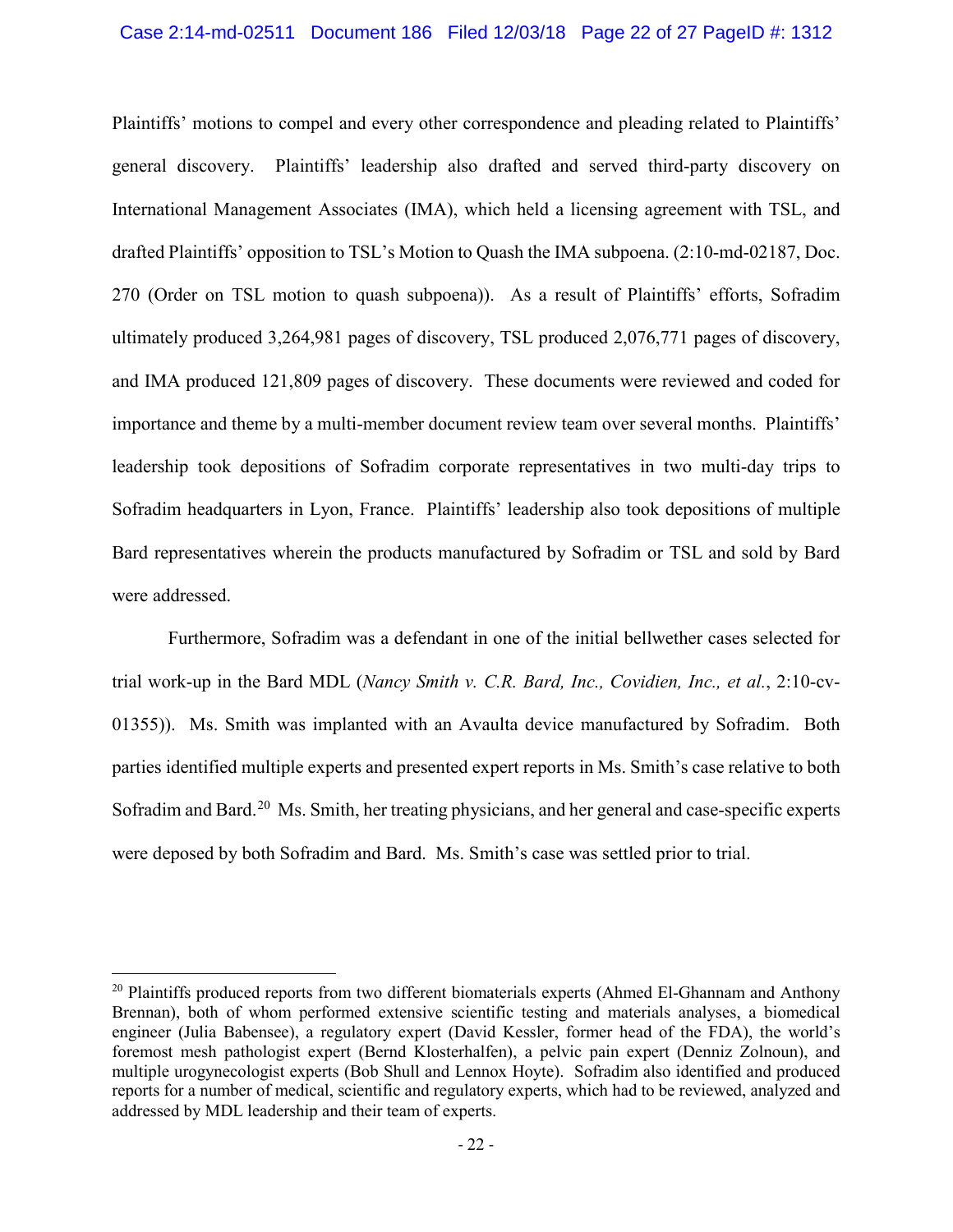Although KS was apparently unaware of this common benefit work by the MDL, perhaps due to its lack of meaningful involvement in the MDL, its ignorance does not diminish the work's import. In *In re Diet Drugs,* 582 F.3d 524, 547-48 (3d Cir.2009), the Third Circuit rejected arguments by multiple law firms on appeal who claimed that their "opt out" clients who did not participate in the MDL settlement did not receive any substantial benefit from the MDL work that led to the settlement. One of the objecting attorneys insisted that he had not used any of the MDL work product, and had to discover and develop his state court cases on his own. *Id.* The Third Circuit in *Diet Drugs* affirmed the MDL court's conclusion that even if the objecting attorneys had not used the MDL's common discovery, "the mere availability of the discovery…substantially influenced [the defendant's] evaluation of *every* plaintiff's case." *Id.* at 548 (Emphasis in original). The Third Circuit further found that the MDL leadership had benefited every claimant in the litigation by helping to administer the MDL by tracking individual cases, distributing court orders, and serving as a repository of information concerning the litigation and settlement, and also that leadership "obtained a number of favorable discovery and evidentiary rulings that applied on a litigation-wide basis, and it enforced a uniform procedure for the production of documents, deposition testimony, and expert disclosures that governed every MDL case against [the defendant]." *Id.* The Third Circuit stated "[w]e think it beyond reasonable denial that the [objectors'] claimants benefitted from [the defendant's] loss of bargaining power due to the [MDL's] efforts," observing that the defendant had to defend itself knowing that the objectors had access to the MDL's discovery and the objecting firms knew the defendant was heavily invested in settlement. *Id.* Thus, the Third Circuit concluded, "those plaintiffs stood a better chance of recovery from [the defendant] than they would have absent the [MDL's] efforts." *Id.*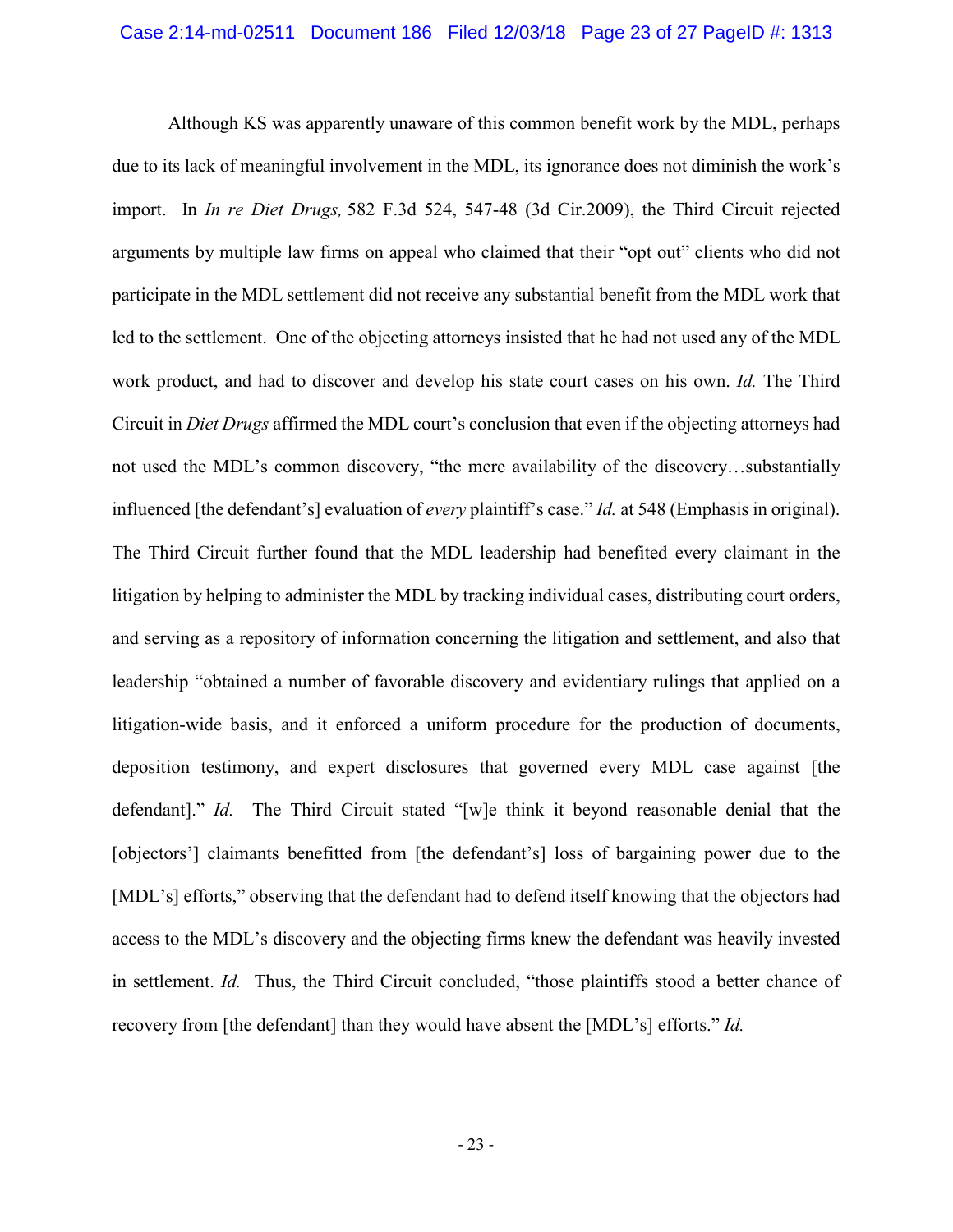Even if the Court were to consider Coloplast and Covidien separately, although that is not how this litigation was coordinated or conducted from Plaintiffs' leadership's perspective, the coordinated common benefit efforts in the MDL leveled the playing field and reduced the bargaining power otherwise enjoyed by these well-funded corporate defendants. Plaintiffs' MDL leadership has, for the benefit of all plaintiffs, helped to administer the MDL by establishing uniform procedures and protocols intended to promote efficiency and economy, and has been a repository for information to assist all plaintiffs' counsel in the handling of their own cases. Further, Plaintiffs' leadership has secured numerous important discovery, evidentiary and substantive rulings that apply on a litigation-wide basis, both in the MDL and on appeal. In the absence of MDL leadership's extraordinary efforts over several years to continue developing large numbers of cases for trial, to defeat dispositive motions, and to secure important pretrial and trial victories for plaintiffs – and importantly, to prepare other plaintiffs' counsel to do so in their own cases – the willingness of any of these defendants to pursue a settlement strategy would have been negatively impacted. The overall coordination and collaboration by Plaintiffs' leadership in the MDL, which provided all plaintiffs access to the same medical, scientific and legal expertise, spurred these defendants' choice to be – and stay – "heavily invested in settlement." With the bargaining leverage in favor of every plaintiff in the litigation due to the on-going efforts of MDL leadership, the plaintiffs "stood a better chance of recovery" than they would have absent the MDL's collaborative efforts.

#### **III. CONCLUSION.**

Kline & Specter's Response in Opposition to the FCC's Petition for an Award of Common Benefit Attorney's Fees and Expenses is revealed as little more than a premature challenge to the allocation of common benefit fees, which is not before the Court at this time. KS's arguments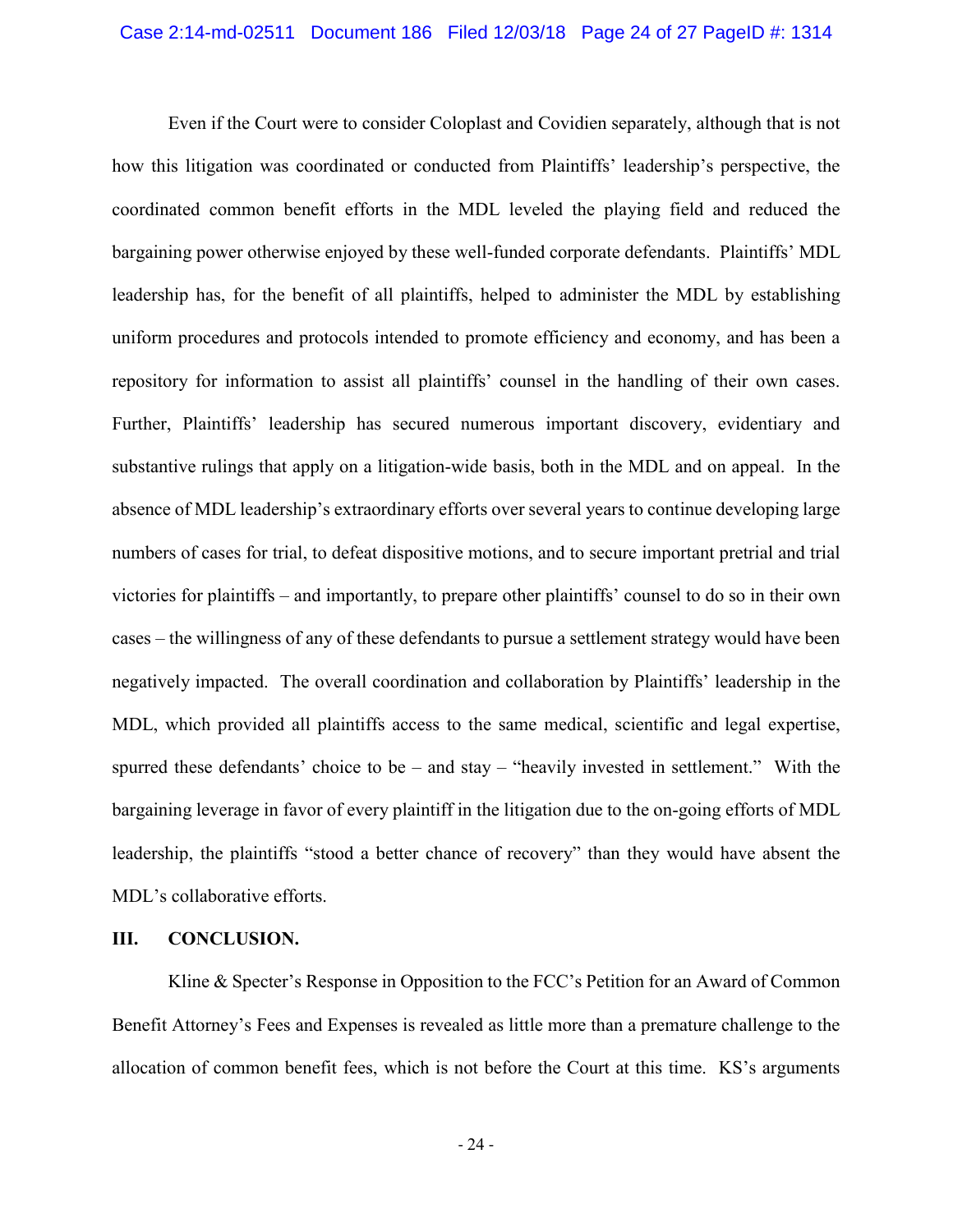regarding the propriety of a fee award in the absence of a "global" settlement, and its criticism of the settlement values in cases before this Court, are self-serving and unfounded. KS's allegation regarding an alleged lack of discovery with respect to particular defendants disregards the manner in which these interrelated cases have been prosecuted and coordinated before this Court from the outset of this litigation, and moreover is factually inaccurate.

Dated: December 3, 2018

Respectfully submitted,

THE COMMON BENEFIT FEE AND COST **COMMITTEE** 

By: */s/ Henry G. Garrard, III* Henry G. Garrard, III [hgarrard@bbga.com](mailto:hgarrard@bbga.com) Chairman of the Fee & Compensation Committee

BLASINGAME, BURCH, GARRARD & ASHLEY P.O. Box 832 Athens, GA 30603 706-354-4000

> */s/ Renee Baggett* Renee Baggett [RBaggett@awkolaw.com](mailto:RBaggett@awkolaw.com)

AYLSTOCK, WITKIN, KREIS & OVERHOLTZ 17 East Main Street, Suite 200 Pensacola, FL 32502 850-202-1010

BURNETT LAW FIRM 3737 Buffalo Speedway, Suite 1850 Houston, TX 77098

WAGSTAFF & CARTMELL, LLP 4740 Grand Avenue, Suite 300 Kansas City, MO 64112 816-701-1100

*/s/ Riley L. Burnett, Jr.* Riley L. Burnett, Jr**.**

[rburnett@rburnettlaw.com](mailto:rburnett@rburnettlaw.com)

*/s/ Thomas P. Cartmell* Thomas P. Cartmell [tcartmell@wcllp.com](mailto:tcartmell@wcllp.com)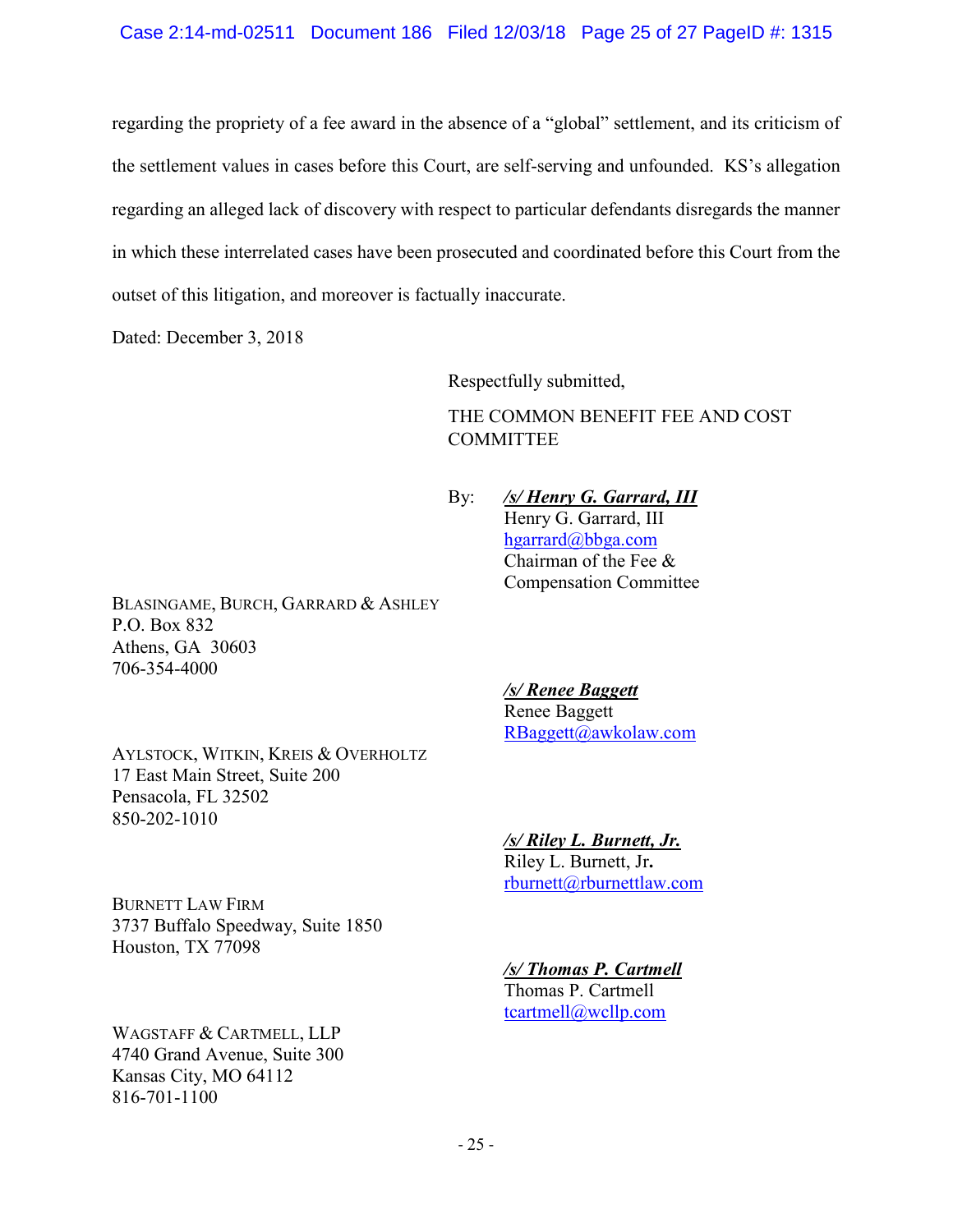Case 2:14-md-02511 Document 186 Filed 12/03/18 Page 26 of 27 PageID #: 1316

CLARK, LOVE & HUTSON, G.P. 440 Louisiana Street, Suite 1600 Houston, TX 77002 713-757-1400

*/s/ Yvonne M. Flaherty*

*/s/ Clayton A. Clark* Clayton A. Clark

[CClark@triallawfirm.com](mailto:CClark@triallawfirm.com)

Yvonne M. Flaherty [ymflaherty@locklaw.com](mailto:ymflaherty@locklaw.com)

LOCKRIDGE GRINDAL NAUEN P.L.L.P. 100 Washington Avenue S., Suite 2200 Minneapolis MN 55401 612-339-6900

*/s/ Carl N. Frankovitch*

Carl N. Frankovitch [carl@facslaw.com](mailto:carl@facslaw.com)

FRANKOVITCH, ANETAKIS, COLANTONIO & SIMON 337 Penco Road Weirton, WV 26062 304-723-4400

> */s/ Joseph F. Rice* Joseph F. Rice

[jrice@motleyrice.com](mailto:jrice@motleyrice.com)

MOTLEY RICE LLC 28 Bridgeside Blvd. Mt. Pleasant, SC 29464 843-216-9000

*/s/ William H. McKee, Jr*

William H. McKee, Jr [bmckee@suddenlink.net](mailto:bmckee@suddenlink.net)

1804 Louden Heights Road Charleston, WV 25314 304-546-2347